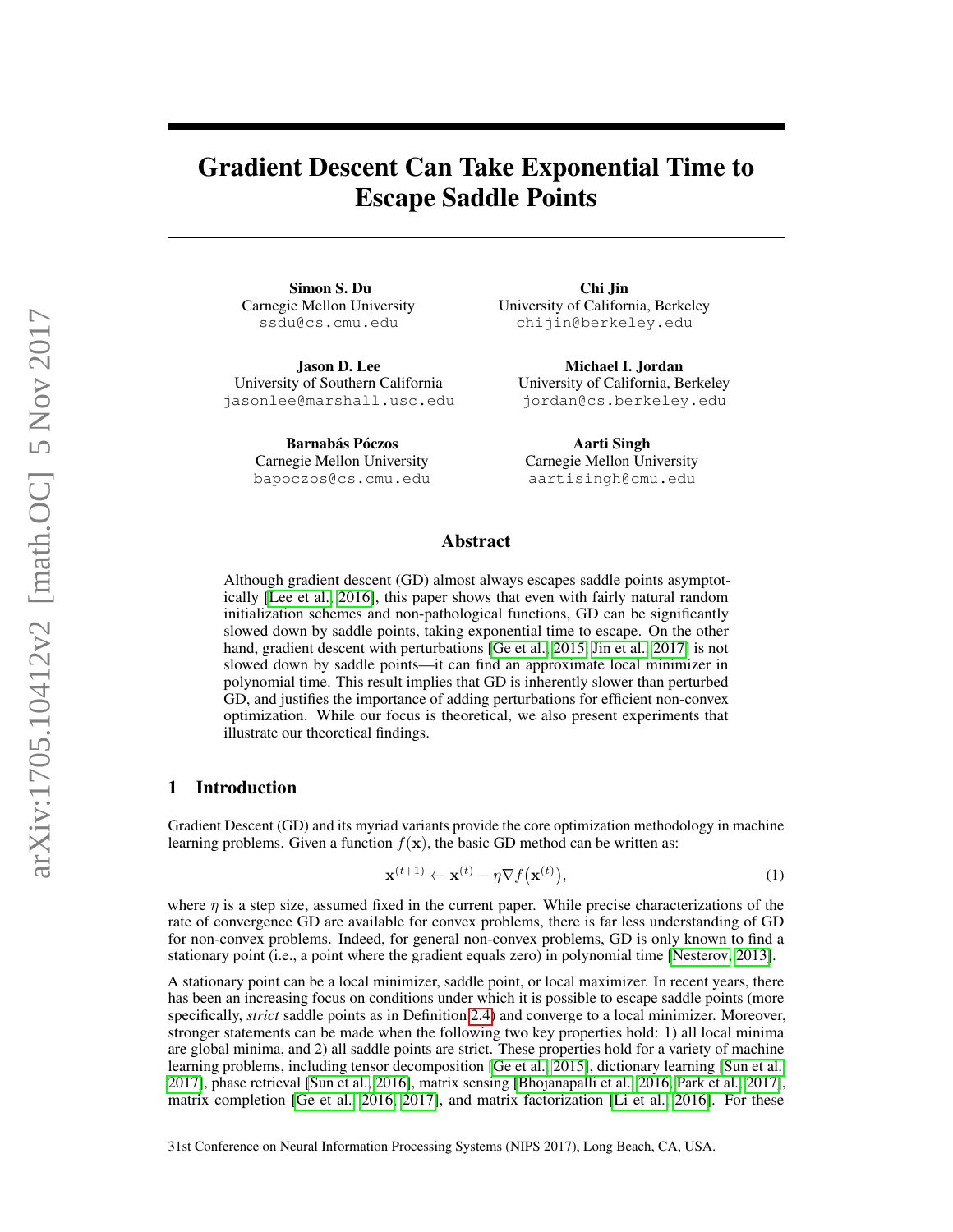problems, any algorithm that is capable of escaping strict saddle points will converge to a global minimizer from an arbitrary initialization point.

Recent work has analyzed variations of GD that include stochastic perturbations. It has been shown that when perturbations are incorporated into GD at each step the resulting algorithm can escape strict saddle points in polynomial time [\[Ge et al., 2015\]](#page-9-1). It has also been shown that episodic perturbations suffice; in particular, [Jin et al.](#page-9-2) [\[2017\]](#page-9-2) analyzed an algorithm that occasionally adds a perturbation to GD (see Algorithm [1\)](#page-3-0), and proved that not only does the algorithm escape saddle points in polynomial time, but additionally the number of iterations to escape saddle points is nearly dimension-independent<sup>[1](#page-1-0)</sup>. These papers in essence provide sufficient conditions under which a variant of GD has favorable convergence properties for non-convex functions. This leaves open the question as to whether such perturbations are in fact necessary. If not, we might prefer to avoid the perturbations if possible, as they involve additional hyper-parameters. The current understanding of gradient descent is silent on this issue. The major existing result is provided by [Lee et al.](#page-9-0) [\[2016\]](#page-9-0), who show that gradient descent, with any reasonable random initialization, will always escape strict saddle points *eventually*—but without any guarantee on the number of steps required. This motivates the following question:

### Does randomly initialized gradient descent generally escape saddle points in polynomial time?

In this paper, perhaps surprisingly, we give a strong *negative* answer to this question. We show that even under a fairly natural initialization scheme (e.g., uniform initialization over a unit cube, or Gaussian initialization) and for non-pathological functions satisfying smoothness properties considered in previous work, GD can take exponentially long time to escape saddle points and reach local minima, while perturbed GD (Algorithm [1\)](#page-3-0) only needs polynomial time. This result shows that GD is fundamentally slower in escaping saddle points than its perturbed variant, and justifies the necessity of adding perturbations for efficient non-convex optimization.

The counter-example that supports this conclusion is a smooth function defined on  $\mathbb{R}^d$ , where GD with random initialization will visit the vicinity of d saddle points before reaching a local minimum. While perturbed GD takes a constant amount of time to escape each saddle point, GD will get closer and closer to the saddle points it encounters later, and thus take an increasing amount of time to escape. Eventually, GD requires time that is exponential in the number of saddle points it needs to escape, thus  $e^{\Omega(d)}$  steps.

# 1.1 Related Work

Over the past few years, there have been many problem-dependent convergence analyses of nonconvex optimization problems. One line of work shows that with smart initialization that is assumed to yield a coarse estimate lying inside a neighborhood of a local minimum, local search algorithms such as gradient descent or alternating minimization enjoy fast local convergence; see, e.g., [\[Netrapalli](#page-9-9) [et al., 2013,](#page-9-9) [Du et al., 2017,](#page-9-10) [Hardt, 2014,](#page-9-11) [Candes et al., 2015,](#page-8-1) [Sun and Luo, 2016,](#page-10-1) [Bhojanapalli](#page-8-0) [et al., 2016,](#page-8-0) [Yi et al., 2016,](#page-10-2) [Zhang et al., 2017\]](#page-10-3). On the other hand, [Jain et al.](#page-9-12) [\[2017\]](#page-9-12) show that gradient descent can stay away from saddle points, and provide global convergence rates for matrix square-root problems, even without smart initialization. Although these results give relatively strong guarantees in terms of rate, their analyses are heavily tailored to specific problems and it is unclear how to generalize them to a wider class of non-convex functions.

For general non-convex problems, the study of optimization algorithms converging to minimizers dates back to the study of Morse theory and continuous dynamical systems ([\[Palis and De Melo, 2012,](#page-9-13) [Yin and Kushner, 2003\]](#page-10-4)); a classical result states that gradient flow with random initialization always converges to a minimizer. For stochastic gradient, this was shown by [Pemantle](#page-9-14) [\[1990\]](#page-9-14), although without explicit running time guarantees. [Lee et al.](#page-9-0) [\[2016\]](#page-9-0) established that randomly initialized gradient descent with a fixed stepsize also converges to minimizers almost surely. However, these results are all asymptotic in nature and it is unclear how they might be extended to deliver explicit convergence rates. Moreover, it is unclear whether polynomial convergence rates can be obtained for these methods.

Next, we review algorithms that can provably find approximate local minimizers in polynomial time. The classical cubic-regularization [\[Nesterov and Polyak, 2006\]](#page-9-15) and trust region [\[Curtis et al., 2014\]](#page-9-16)

<span id="page-1-0"></span><sup>&</sup>lt;sup>1</sup>Assuming that the smoothness parameters (see Definition [2.1-](#page-2-1)2.3) are all independent of dimension.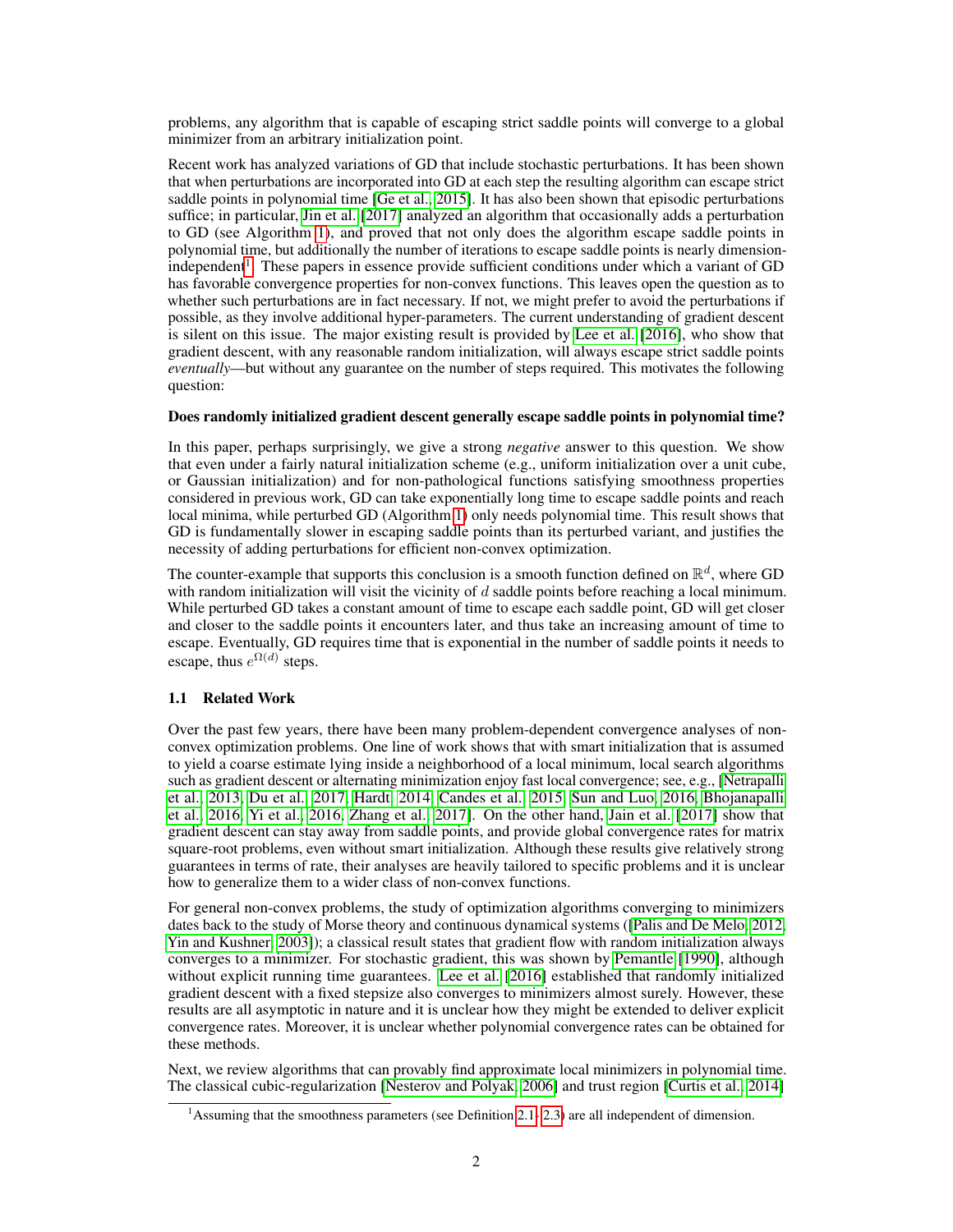algorithms require access to the full Hessian matrix. A recent line of work [\[Carmon et al., 2016,](#page-8-2) [Agarwal et al., 2017,](#page-8-3) [Carmon and Duchi, 2016\]](#page-8-4) shows that the requirement of full Hessian access can be relaxed to Hessian-vector products, which can be computed efficiently in many machine learning applications. For pure gradient-based algorithms without access to Hessian information, [Ge et al.](#page-9-1) [\[2015\]](#page-9-1) show that adding perturbation in each iteration suffices to escape saddle points in polynomial time. When smoothness parameters are all dimension independent, [Levy](#page-9-17) [\[2016\]](#page-9-17) analyzed a normalized form of gradient descent with perturbation, and improved the dimension dependence to  $O(d^3)$ . This dependence has been further improved in recent work [\[Jin et al., 2017\]](#page-9-2) to polylog(d) via perturbed gradient descent (Algorithm [1\)](#page-3-0).

#### 1.2 Organization

This paper is organized as follows. In Section [2,](#page-2-3) we introduce the formal problem setting and background. In Section [3,](#page-3-1) we discuss some pathological examples and "un-natural" initialization schemes under which the gradient descent fails to escape strict saddle points in polynomial time. In Section [4,](#page-5-0) we show that even under a fairly natural initialization scheme, gradient descent still needs exponential time to escape all saddle points whereas perturbed gradient descent is able to do so in polynomial time. We provide empirical illustrations in Section [5](#page-7-0) and conclude in Section [6.](#page-8-5) We place most of our detailed proofs in the Appendix.

## <span id="page-2-3"></span>2 Preliminaries

Let  $\|\cdot\|_2$  denote the Euclidean norm of a finite-dimensional vector in  $\mathbb{R}^d$ . For a symmetric matrix A, let  $||A||_{op}$  denote its operator norm and  $\lambda_{min}(A)$  its smallest eigenvalue. For a function  $f : \mathbb{R}^d \to \mathbb{R}$ , let  $\nabla f(\cdot)$  and  $\nabla^2 f(\cdot)$  denote its gradient vector and Hessian matrix. Let  $\mathbb{B}_x(r)$  denote the ddimensional  $\ell_2$  ball centered at x with radius  $r$ ,  $\left[-1, 1\right]^d$  denote the d-dimensional cube centered at 0 with side-length 2, and  $B_{\infty}(x,R) = x + [-R, R]^d$  denote the d-dimensional cube centered at x with side-length 2R. We also use  $O(\cdot)$ , and  $\Omega(\cdot)$  as standard Big-O and Big-Omega notation, only hiding absolute constants.

<span id="page-2-1"></span>Throughout the paper we consider functions that satisfy the following smoothness assumptions. **Definition 2.1.** A function  $f(\cdot)$  is B-bounded if for any  $\mathbf{x} \in \mathbb{R}^d$ :

 $|f(\mathbf{x})| \leq B.$ 

<span id="page-2-4"></span>**Definition 2.2.** A differentiable function  $f(\cdot)$  is  $\ell$ -gradient Lipschitz if for any  $\mathbf{x}, \mathbf{y} \in \mathbb{R}^d$ .

$$
\left\|\nabla f\left(\mathbf{x}\right)-\nabla f\left(\mathbf{y}\right)\right\|_2 \leq \ell \left\|\mathbf{x}-\mathbf{y}\right\|_2.
$$

<span id="page-2-2"></span>**Definition 2.3.** A twice-differentiable function  $f(\cdot)$  is  $\rho$ -Hessian Lipschitz if for any  $\mathbf{x}, \mathbf{y} \in \mathbb{R}^d$ :

$$
\left\|\nabla^2 f\left(\mathbf{x}\right) - \nabla^2 f\left(\mathbf{y}\right)\right\|_{op} \le \rho \left\|\mathbf{x} - \mathbf{y}\right\|_2.
$$

Intuitively, definition [2.1](#page-2-1) says function value is both upper and lower bounded; definition [2.2](#page-2-4) and [2.3](#page-2-2) state the gradients and Hessians of function can not change dramatically if two points are close by. Definition [2.2](#page-2-4) is a standard asssumption in the optimization literature, and definition [2.3](#page-2-2) is also commonly assumed when studying saddle points and local minima.

Our goal is to escape saddle points. The saddle points discussed in this paper are assumed to be "strict" [\[Ge et al., 2015\]](#page-9-1):

<span id="page-2-0"></span>**Definition 2.4.** A saddle point  $x^*$  is called an  $\alpha$ -strict saddle point if there exists some  $\alpha > 0$  such that  $\|\nabla f(\mathbf{x}^*)\|_2 = 0$  and  $\lambda_{min} (\nabla^2 f(\mathbf{x}^*)) \leq -\alpha$ .

That is, a strict saddle point must have an escaping direction so that the eigenvalue of the Hessian along that direction is strictly negative. It turns out that for many non-convex problems studied in machine learning, all saddle points are strict (see Section [1](#page-0-0) for more details).

To escape strict saddle points and converge to local minima, we can equivalently study the approximation of second-order stationary points. For  $\rho$ -Hessian Lipschitz functions, such points are defined as follows by [Nesterov and Polyak](#page-9-15) [\[2006\]](#page-9-15):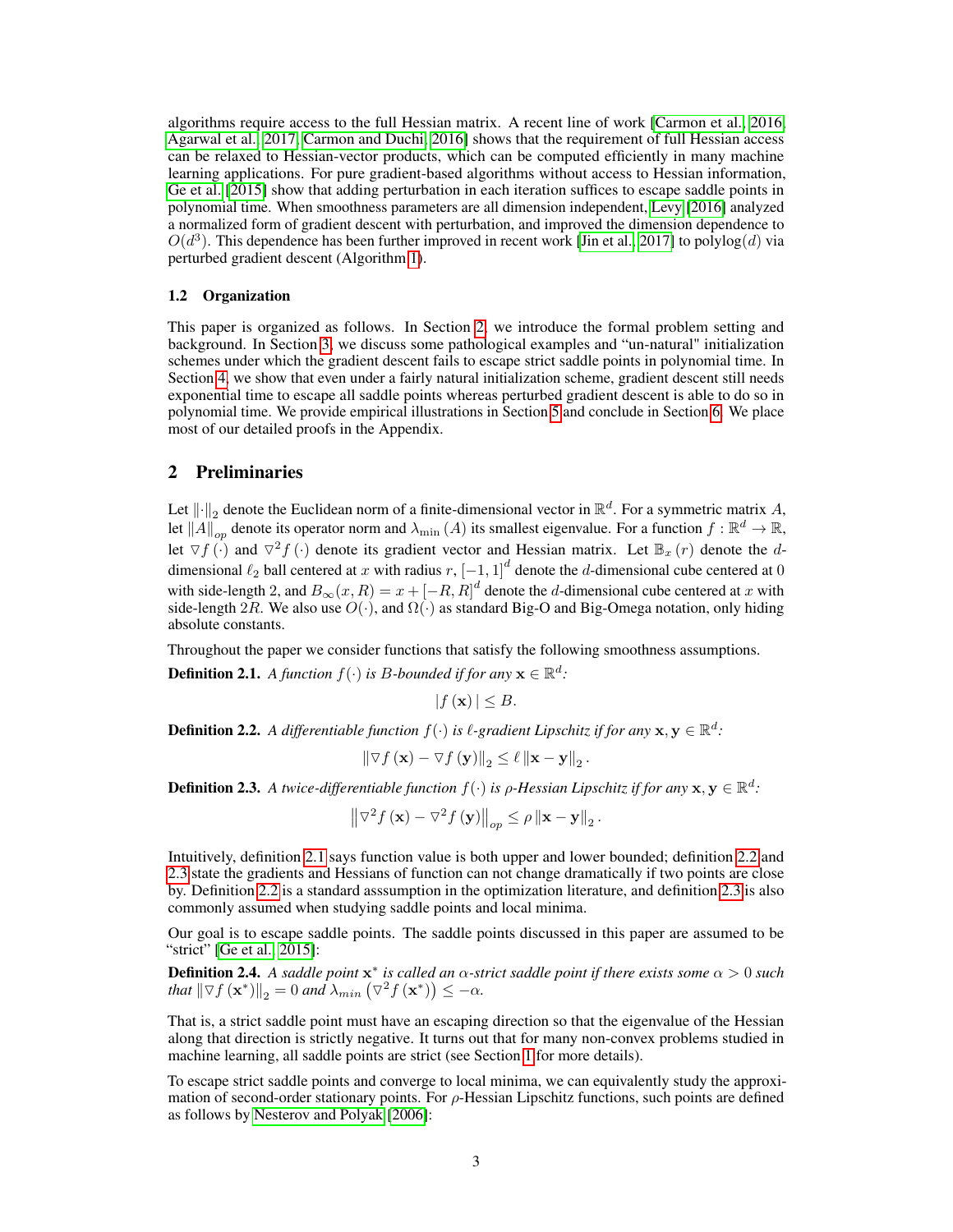<span id="page-3-0"></span>Algorithm 1 Perturbed Gradient Descent [\[Jin et al., 2017\]](#page-9-2)

1: Input:  $\mathbf{x}^{(0)}$ , step size  $\eta$ , perturbation radius r, time interval  $t_{\text{thres}}$ , gradient threshold  $g_{\text{thres}}$ . 2:  $t_{\text{noise}} \leftarrow -t_{\text{thres}} - 1$ . 3: for  $t = 1, 2, \cdots$  do 4: if  $\|\nabla f(x^t)\|_2 \leq g_{\text{thres}}$  and  $t - t_{\text{noise}} > t_{\text{thres}}$  then 5:  $\mathbf{x}^{(t)} \leftarrow \mathbf{x}^{(\bar{t})} + \xi^t$ ,  $\xi^t \sim \text{unif } (\mathbb{B}_0(r))$ ,  $t_{\text{noise}} \leftarrow t$ , 6: end if 7:  $\mathbf{x}^{(t+1)} \leftarrow \mathbf{x}^{(t)} - \eta \nabla f(\mathbf{x}^{(t)}).$ 8: end for

**Definition 2.5.** A point **x** is a called a second-order stationary point if  $\|\nabla f(\mathbf{x})\|_2 = 0$  and  $\lambda_{min} (\nabla^2 f(\mathbf{x})) \geq 0$ . We also define its *e*-version, that is, an *e*-second-order stationary point  $f(x) = \infty$ . We also define as  $\epsilon$  *c*ension, that is, an  $\epsilon$  second order for some  $\epsilon > 0$ , if point **x** *satisfies*  $\|\nabla f(\mathbf{x})\|_2 \leq \epsilon$  and  $\lambda_{min} (\nabla^2 f(\mathbf{x})) \geq -\sqrt{\rho \epsilon}$ .

Second-order stationary points must have a positive semi-definite Hessian in additional to a vanishing gradient. Note if all saddle points  $x^*$  are strict, then second-order stationary points are exactly equivalent to local minima.

In this paper, we compare gradient descent and one of its variants—the perturbed gradient descent algorithm (Algorithm [1\)](#page-3-0) proposed by [Jin et al.](#page-9-2) [\[2017\]](#page-9-2). We focus on the case where the step size satisfies  $\eta$  < 1/ $\ell$ , which is commonly required for finding a minimum even in the convex setting [\[Nesterov, 2013\]](#page-9-3).

The following theorem shows that if GD with random initialization converges, then it will converge to a second-order stationary point almost surely.

<span id="page-3-2"></span>Theorem 2.6 ([\[Lee et al., 2016\]](#page-9-0) ). *Suppose that* f *is* `*-gradient Lipschitz, has continuous Hessian,* and step size  $\eta < \frac{1}{\ell}$ . Furthermore, assume that gradient descent converges, meaning  $\lim_{t\to\infty} \mathbf{x}^{(t)}$ *exists, and the initialization distribution* ν *is absolutely continuous with respect to Lebesgue measure. Then*  $\lim_{t\to\infty} \mathbf{x}^{(t)} = \mathbf{x}^*$  *with probability one, where*  $\mathbf{x}^*$  *is a second-order stationary point.* 

The assumption that gradient descent converges holds for many non-convex functions (including all the examples considered in this paper). This assumption is used to avoid the case when  $\|\mathbf{x}^{(t)}\|_2$  goes to infinity, so  $\lim_{t\to\infty} \mathbf{x}^{(t)}$  is undefined.

Note the Theorem [2.6](#page-3-2) only provides limiting behavior without specifying the convergence rate. On the other hand, if we are willing to add perturbations, the following theorem not only establishes convergence but also provides a sharp convergence rate:

<span id="page-3-3"></span>Theorem 2.7 ([\[Jin et al., 2017\]](#page-9-2)). *Suppose* f *is* B*-bounded,* `*-gradient Lipschitz,* ρ*-Hessian Lipschitz. For any*  $\delta > 0$ ,  $\epsilon \leq \frac{\ell^2}{\epsilon^2}$  $\frac{g_{\mu}}{\rho}$ , there exists a proper choice of  $\eta$ ,  $r$ ,  $t_{\text{thres}}$ ,  $g_{\text{thres}}$  (depending on  $B$ ,  $\ell$ ,  $\rho$ ,  $\delta$ ,  $\epsilon$ ) *such that Algorithm [1](#page-3-0) will find an -second-order stationary point, with at least probability* 1 − δ*, in the following number of iterations:*

$$
O\left(\frac{\ell B}{\epsilon^2} \log^4\left(\frac{d\ell B}{\epsilon^2\delta}\right)\right).
$$

This theorem states that with proper choice of hyperparameters, perturbed gradient descent can consistently escape strict saddle points and converge to second-order stationary point in a polynomial number of iterations.

## <span id="page-3-1"></span>3 Warmup: Examples with "Un-natural" Initialization

The convergence result of Theorem [2.6](#page-3-2) raises the following question: can gradient descent find a second-order stationary point in a polynomial number of iterations? In this section, we discuss two very simple and intuitive counter-examples for which gradient descent with random initialization requires an exponential number of steps to escape strict saddle points. We will also explain that, however, these examples are unnatural and pathological in certain ways, thus unlikely to arise in practice. A more sophisticated counter-example with natural initialization and non-pathological behavior will be given in Section [4.](#page-5-0)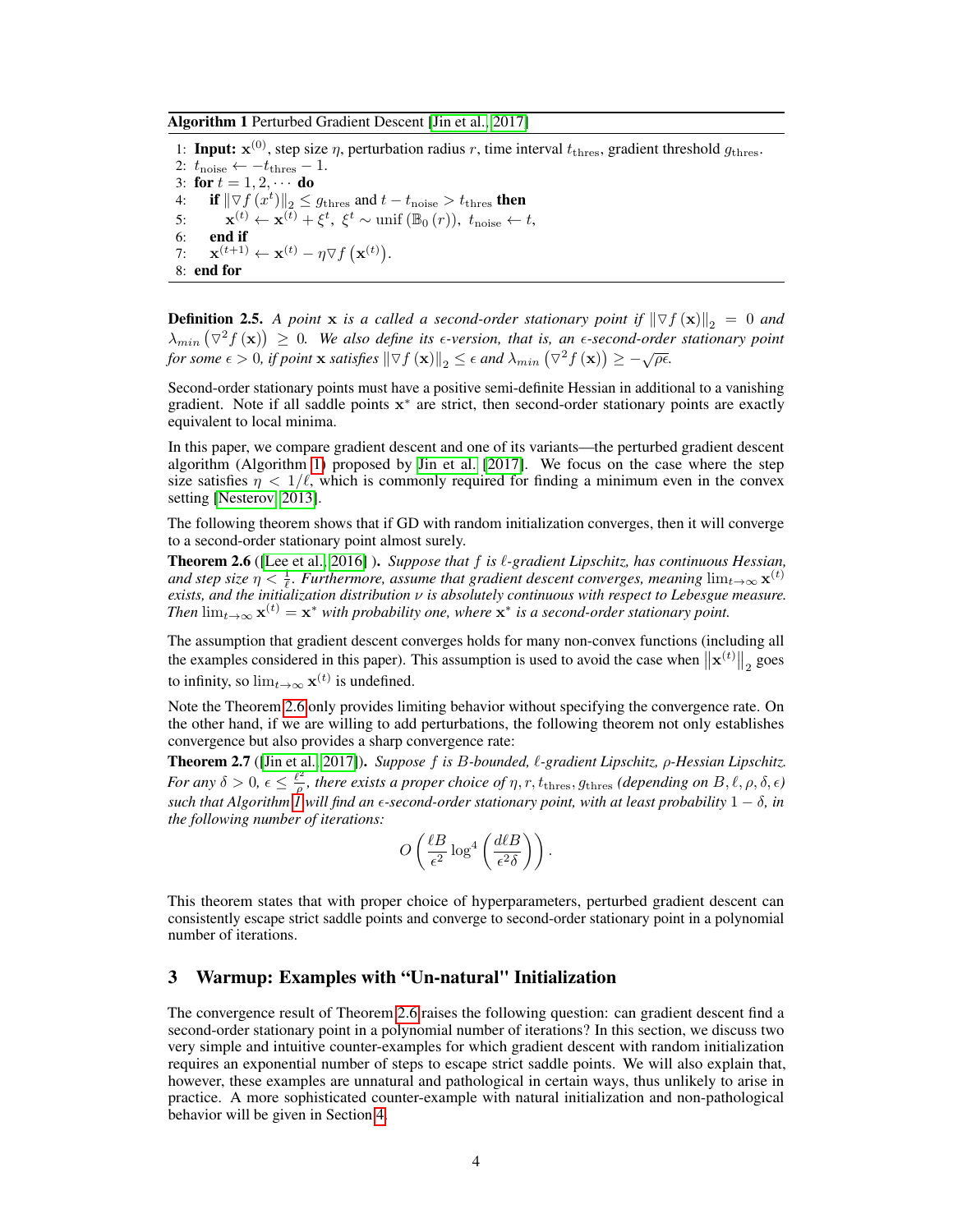<span id="page-4-1"></span>

(a) Negative Gradient Field of  $f(\mathbf{x}) =$  $x_1^2 - x_2^2$ . tion [\(2\)](#page-4-0).

(b) Negative Gradient Field for function defined in Equa-

Figure 1: If the initialization point is in red rectangle then it takes GD a long time to escape the neighborhood of saddle point  $(0, 0)$ .

**Initialize uniformly within an extremely thin band.** Consider a two-dimensional function  $f$  with a strict saddle point at  $(0, 0)$ . Suppose that inside the neighborhood  $U = [-1, 1]^2$  of the saddle point, function is locally quadratic  $f(x_1, x_2) = x_1^2 - x_2^2$ , For GD with  $\eta = \frac{1}{4}$ , the update equation can be written as

$$
x_1^{(t+1)} = \frac{x_1^{(t)}}{2}
$$
 and  $x_2^{(t+1)} = \frac{3x_2^{(t)}}{2}$ .

If we initialize uniformly within  $[-1, 1] \times [-(\frac{3}{2})^{-\exp(\frac{1}{\epsilon})}, (\frac{3}{2})^{-\exp(\frac{1}{\epsilon})}]$  then GD requires at least  $\exp(\frac{1}{\epsilon})$  steps to get out of neighborhood U, and thereby escape the saddle point. See Figure [1a](#page-4-1) for illustration. Note that in this case the initialization region is *exponentially* thin (only of width  $2 \cdot (\frac{3}{2})^{-\exp(\frac{1}{\epsilon})}$ ). We would seldom use such an initialization scheme in practice.

**Initialize far away.** Consider again a two-dimensional function with a strict saddle point at  $(0, 0)$ . This time, instead of initializing in a extremely thin band, we construct a very long slope so that a relatively large initialization region necessarily converges to this extremely thin band. Specifically, consider a function in the domain  $[-\infty, 1] \times [-1, 1]$  that is defined as follows:

$$
f(x_1, x_2) = \begin{cases} x_1^2 - x_2^2 & \text{if } -1 < x_1 < 1\\ -4x_1 + x_2^2 & \text{if } x_1 < -2\\ h(x_1, x_2) & \text{otherwise,} \end{cases} \tag{2}
$$

<span id="page-4-0"></span> $\sim$ 

where  $h(x_1, x_2)$  is a smooth function connecting region  $[-\infty, -2] \times [-1, 1]$  and  $[-1, 1] \times [-1, 1]$ while making  $f$  have continuous second derivatives and ensuring  $x_2$  does not suddenly increase when  $x_1 \in [-2, -1]$  $x_1 \in [-2, -1]$  $x_1 \in [-2, -1]$ .<sup>2</sup> For GD with  $\eta = \frac{1}{4}$ , when  $-1 < x_1 < 1$ , the dynamics are

$$
x_1^{(t+1)} = \frac{x_1^{(t)}}{2}
$$
 and  $x_2^{(t+1)} = \frac{3x_2^{(t)}}{2}$ ,

and when  $x_1 < -2$  the dynamics are

$$
x_1^{(t+1)} = x_1^{(t)} + 1
$$
 and  $x_2^{(t+1)} = \frac{x_2^{(t)}}{2}$ .

Suppose we initialize uniformly within  $[-R-1, -R+1] \times [-1, 1]$ , for R large. See Figure [1b](#page-4-1) for an illustration. Letting t denote the first time that  $x_1^{(t)} \ge -1$ , then approximately we have  $t \approx R$  and so  $x_2^{(t)} \approx x_2^{(0)} \cdot (\frac{1}{2})^R$ . From the previous example, we know that if  $(\frac{1}{2})^R \approx (\frac{3}{2})^{-\exp{\frac{1}{\epsilon}}}$ , that is  $R \approx \exp{\frac{1}{\epsilon}}$ , then GD will need exponential time to escape from the neighborhood  $\bar{U} = [-1, 1] \times [-1, 1]$  of the saddle point  $(0, 0)$ . In this case, we require an initialization region leading to a saddle point at distance R which is exponentially large. In practice, it is unlikely that we would initialize exponentially far away from the saddle points or optima.

<span id="page-4-2"></span> $2$ We can construct such a function using splines. See Appendix [B.](#page-16-0)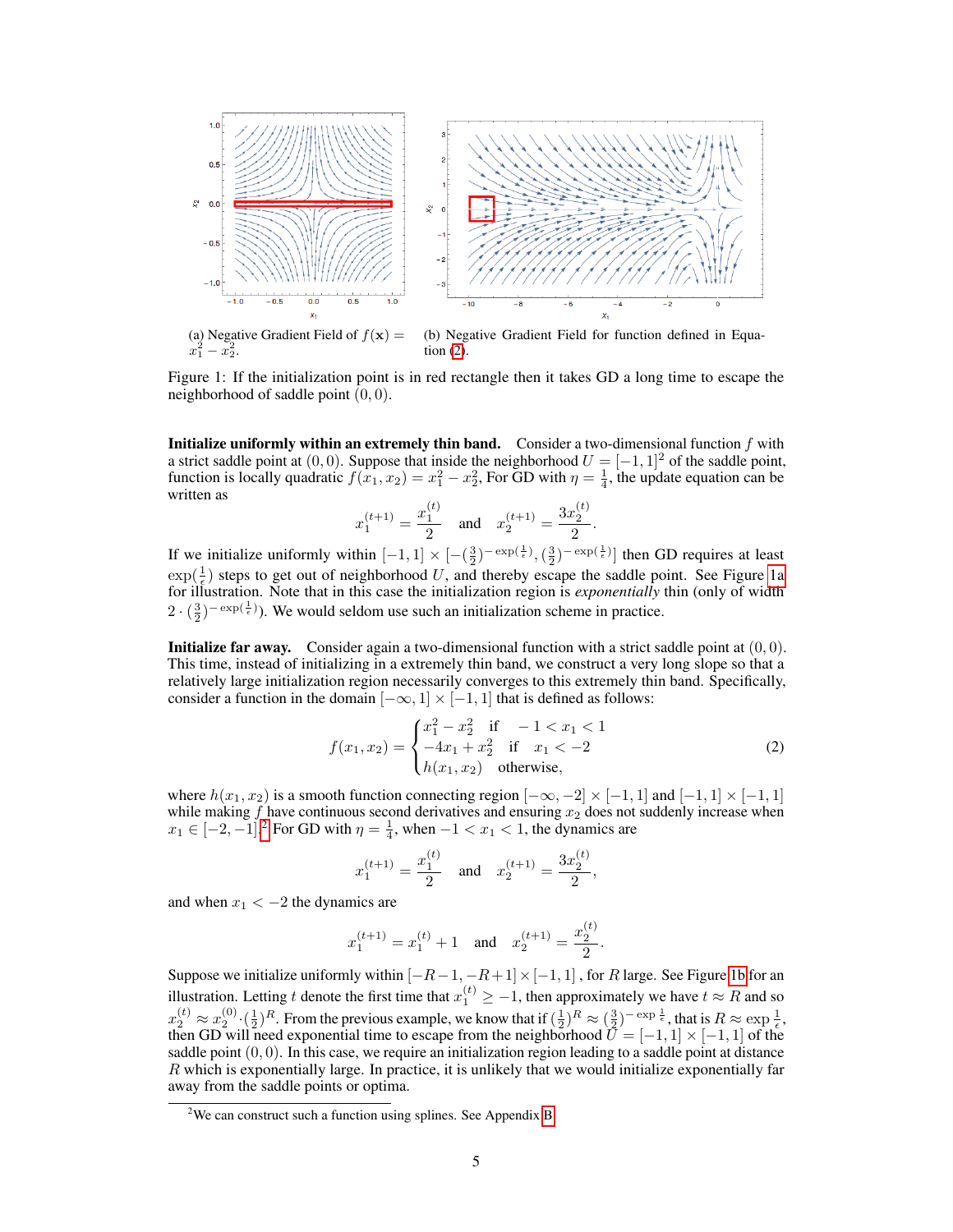# <span id="page-5-0"></span>4 Main Result

In the previous section we have shown that gradient descent takes exponential time to escape saddle points under "un-natural" initialization schemes. Is it possible for the same statement to hold even under "natural" initialization schemes and non-pathological functions? The following theorem confirms this:

<span id="page-5-1"></span>Theorem 4.1 (Uniform initialization over a unit cube). *Suppose the initialization point is uniformly sampled from* [−1, 1]<sup>d</sup> *. There exists a function* f *defined on* R d *that is* B*-bounded,* `*-gradient Lipschitz and*  $\rho$ *-Hessian Lipschitz with parameters*  $B, \ell, \rho$  *at most*  $\text{poly}(d)$  *such that:* 

- *1. with probability one, gradient descent with step size*  $\eta \leq 1/\ell$  *will be*  $\Omega(1)$  *distance away from any local minima for any*  $T \leq e^{\Omega(d)}$ .
- *2. for any*  $\epsilon$  > 0, with probability 1 −  $e^{-d}$ , perturbed gradient descent (Algorithm [1\)](#page-3-0) will find *a point* x such that  $||x - x^*||_2 \le \epsilon$  for some local minimum  $x^*$  in  $\text{poly}(d, \frac{1}{\epsilon})$  iterations.

**Remark:** As will be apparent in the next section, in the example we constructed, there are  $2^d$ symmetric local minima at locations  $(\pm c \dots, \pm c)$ , where c is some constant. The saddle points are of the form  $(\pm c, \dots, \pm c, 0, \dots, 0)$ . Both algorithms will travel across d neighborhoods of saddle points before reaching a local minimum. For GD, the number of iterations to escape the *i*-th saddle point increases as  $\kappa^i$  ( $\kappa$  is a multiplicative factor larger than 1), and thus GD requires exponential time to escape  $d$  saddle points. On the other hand, PGD takes about the same number of iterations to escape each saddle point, and so escapes the  $d$  saddle points in polynomial time. Notice that  $B, \ell, \rho = O(\text{poly}(d))$ , so this does not contradict Theorem [2.7.](#page-3-3)

We also note that in our construction, the local minimizers are outside the initialization region. We note this is common especially for unconstrained optimization problems, where the initialization is usually uniform on a rectangle or isotropic Gaussian. Due to isoperimetry, the initialization concentrates in a thin shell, but frequently the final point obtained by the optimization algorithm is not in this shell.

It turns out in our construction, the only second-order stationary points in the path are the final local minima. Therefore, we can also strengthen Theorem [4.1](#page-5-1) to provide a negative result for approximating  $\epsilon$ -second-order stationary points as well.

<span id="page-5-4"></span>Corollary 4.2. *Under the same initialization as in Theorem [4.1,](#page-5-1) there exists a function* f *satisfying the requirements of Theorem* [4.1](#page-5-1) *such that for some*  $\epsilon = 1/\text{poly}(d)$ *, with probability one, gradient* descent with step size  $\eta \leq 1/\ell$  will not visit any  $\epsilon$ -second-order stationary point in  $T \leq e^{\Omega(d)}.$ 

The corresponding positive result that PGD to find  $\epsilon$ -second-order stationary point in polynomial time immediately follows from Theorem [2.7.](#page-3-3)

The next result shows that gradient descent does not fail due to the special choice of initializing uniformly in  $[-1, 1]^d$ . For a large class of initialization distributions  $\nu$ , we can generalize Theorem [4.1](#page-5-1) to show that gradient descent with random initialization  $\nu$  requires exponential time, and perturbed gradient only requires polynomial time.

<span id="page-5-3"></span>**Corollary 4.3.** Let  $B_{\infty}(\mathbf{z}, R) = {\mathbf{z}} + [-R, R]^d$  be the  $\ell_{\infty}$  ball of radius R centered at  $\mathbf{z}$ . Then for *any initialization distribution*  $\nu$  *that satisfies*  $\nu(B_\infty(\mathbf{z}, R)) \geq 1 - \delta$  *for any*  $\delta > 0$ *, the conclusion of Theorem* [4.1](#page-5-1) *holds with probability at least*  $1 - \delta$ *.* 

That is, as long as most of the mass of the initialization distribution  $\nu$  lies in some  $\ell_{\infty}$  ball, a similar conclusion to that of Theorem [4.1](#page-5-1) holds with high probability. This result applies to random Gaussian initialization,  $\nu = \mathcal{N}(0, \sigma^2 \mathbf{I})$ , with mean 0 and covariance  $\sigma^2 \mathbf{I}$ , where  $\nu(B_\infty(0, \sigma \log d)) \geq$  $1 - 1/\text{poly}(d)$ .

#### <span id="page-5-2"></span>4.1 Proof Sketch

In this section we present a sketch of the proof of Theorem [4.1.](#page-5-1) The full proof is presented in the Appendix. Since the polynomial-time guarantee for PGD is straightforward to derive from [Jin et al.](#page-9-2) [\[2017\]](#page-9-2), we focus on showing that GD needs an exponential number of steps. We rely on the following key observation.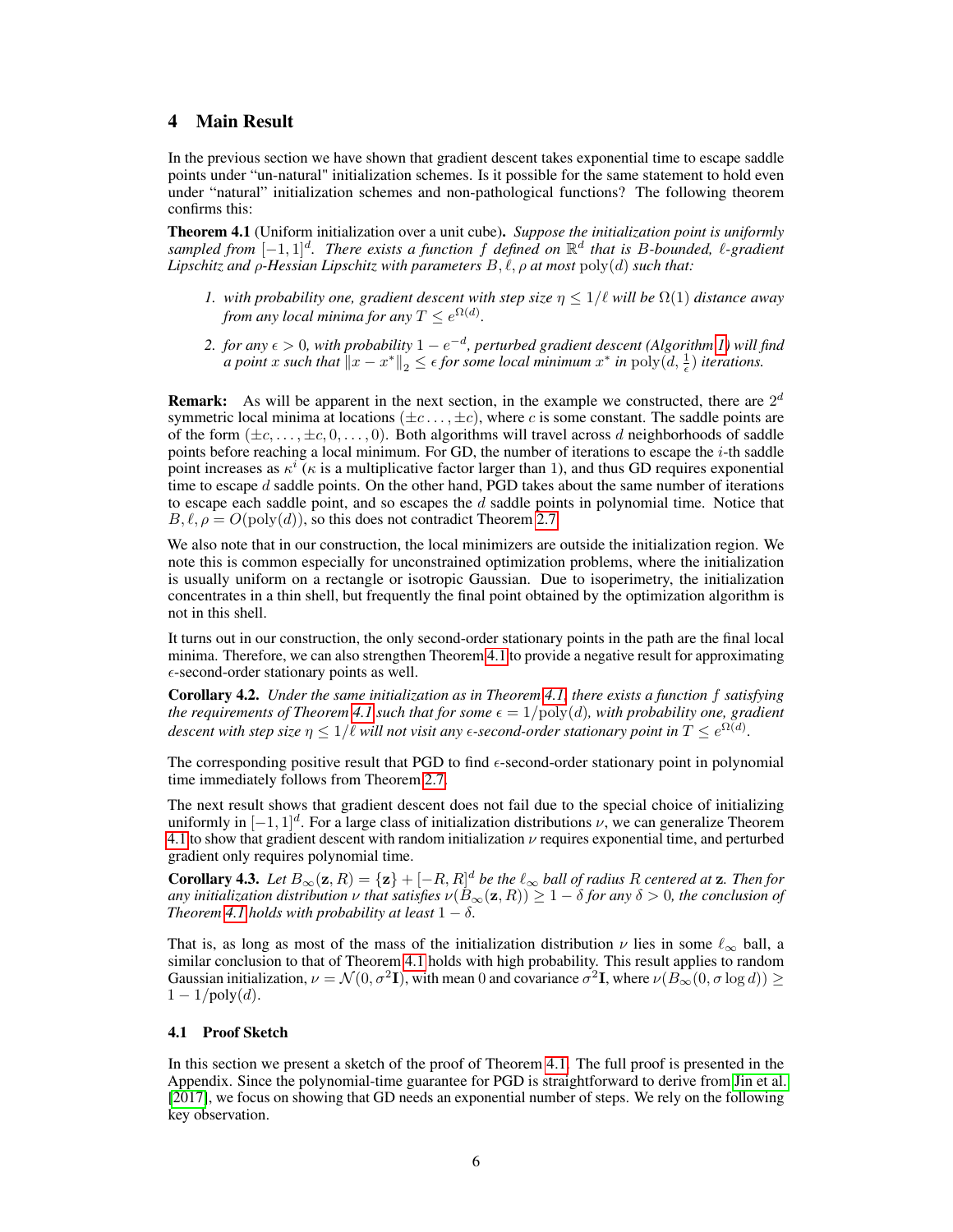Key observation: escaping two saddle points sequentially. Consider, for  $L > \gamma > 0$ ,

$$
f(x_1, x_2) = \begin{cases} -\gamma x_1^2 + Lx_2^2 & \text{if } x_1 \in [0, 1], x_2 \in [0, 1] \\ L(x_1 - 2)^2 - \gamma x_2^2 & \text{if } x_1 \in [1, 3], x_2 \in [0, 1] \\ L(x_1 - 2)^2 + L(x_2 - 2)^2 & \text{if } x_1 \in [1, 3], x_2 \in [1, 3] \end{cases}
$$
(3)

Note that this function is not continuous. In the next paragraph we will modify it to make it smooth and satisfy the assumptions of the Theorem but useful intuition is obtained using this discontinuous function. The function has an optimum at  $(2, 2)$  and saddle points at  $(0, 0)$  and  $(2, 0)$ . We call  $[0, 1] \times [0, 1]$  the neighborhood of  $(0, 0)$  and  $[1, 3] \times [0, 1]$  the neighborhood of  $(2, 0)$ . Suppose the initialization  $(x^{(0)}, y^{(0)})$  lies in  $[0, 1] \times [0, 1]$ . Define  $t_1 = \min_{x_1^{(t)} \ge 1} t$  to be the time of first departure from the neighborhood of  $(0, 0)$  (thereby escaping the first saddle point). By the dynamics of gradient descent, we have

<span id="page-6-0"></span>
$$
x_1^{(t_1)} = (1 + 2\eta\gamma)^{t_1} x_1^{(0)}, \quad x_2^{(t_1)} = (1 - 2\eta L)^{t_1} x_2^{(0)}.
$$

Next we calculate the number of iterations such that  $x_2 \geq 1$  and the algorithm thus leaves the neighborhood of the saddle point  $(2, 0)$  (thus escaping the second saddle point). Letting  $t_2$  =  $\min_{x_2^{(t)} \geq 1} t$ , we have:

$$
x_2^{(t_1)}(1+2\eta\gamma)^{t_2-t_1} = (1+2\eta\gamma)^{t_2-t_1}(1-2\eta L)^{t_1}x_2^{(0)} \ge 1.
$$

We can lower bound  $t_2$  by

<span id="page-6-1"></span>
$$
t_2 \geq \frac{2\eta (L+\gamma) t_1 + \log (\frac{1}{x_2^0})}{2\eta \gamma} \geq \frac{L+\gamma}{\gamma} t_1.
$$

The key observation is that the number of steps to escape the second saddle point is  $\frac{L+\gamma}{\gamma}$  times the number of steps to escape the first one.

Spline: connecting quadratic regions. To make our function smooth, we create buffer regions and use splines to interpolate the discontinuous parts of Equation [\(3\)](#page-6-0). Formally, we consider the following function, for some fixed constant  $\tau > 1$ :

$$
f(x_1, x_2) = \begin{cases}\n-\gamma x_1^2 + Lx_2^2 & \text{if } x_1 \in [0, \tau], x_2 \in [0, \tau] \\
g(x_1, x_2) & \text{if } x_1 \in [\tau, 2\tau], x_2 \in [0, \tau] \\
L(x_1 - 4\tau)^2 - \gamma x_2^2 - \nu & \text{if } x_1 \in [2\tau, 6\tau], x_2 \in [0, \tau] \\
L(x_1 - 4\tau)^2 + g_1(x_2) - \nu & \text{if } x_1 \in [2\tau, 6\tau], x_2 \in [\tau, 2\tau] \\
L(x_1 - 4\tau)^2 + L(x_2 - 4\tau)^2 - 2\nu & \text{if } x_1 \in [2\tau, 6\tau], x_2 \in [2\tau, 6\tau],\n\end{cases}
$$
\n(4)

where g,  $g_1$  are spline polynomials and  $\nu > 0$  is a constant defined in Lemma [B.2.](#page-17-0) In this case, there are saddle points at  $(0, 0)$ , and  $(4\tau, 0)$  and the optimum is at  $(4\tau, 4\tau)$ . Intuitively,  $[\tau, 2\tau] \times [0, \tau]$  and  $[2\tau, 6\tau] \times [\tau, 2\tau]$  are buffer regions where we use splines  $(q$  and  $q_1)$  to transition between regimes and make  $f$  a smooth function. Also in this region there is no stationary point and the smoothness assumptions are still satisfied in the theorem. Figure. [2a](#page-7-1) shows the surface and stationary points of this function. We call the union of the regions defined in Equation [\(4\)](#page-6-1) a *tube*.

From two saddle points to  $d$  saddle points. We can readily adapt our construction of the tube to d dimensions, such that the function is smooth, the location of saddle points are  $(0, \ldots, 0)$ ,  $(4\tau, 0, \ldots, 0), \ldots, (4\tau, \ldots, 4\tau, 0)$ , and optimum is at  $(4\tau, \ldots, 4\tau)$ . Let  $t_i$  be the number of step to escape the neighborhood of the i-th saddle point. We generalize our key observation to this case and obtain  $t_{i+1} \geq \frac{L+\gamma}{\gamma} \cdot t_i$  for all i. This gives  $t_d \geq (\frac{L+\gamma}{\gamma})^d$  which is exponential time. Figure [2b](#page-7-1) shows the tube and trajectory of GD.

Mirroring trick: from tube to octopus. In the construction thus far, the saddle points are all on the boundary of tube. To avoid the difficulties of constrained non-convex optimization, we would like to make all saddle points be interior points of the domain. We use a simple mirroring trick; i.e., for every coordinate  $x_i$  we reflect f along its axis. See Figure [2c](#page-7-1) for an illustration in the case  $d = 2$ .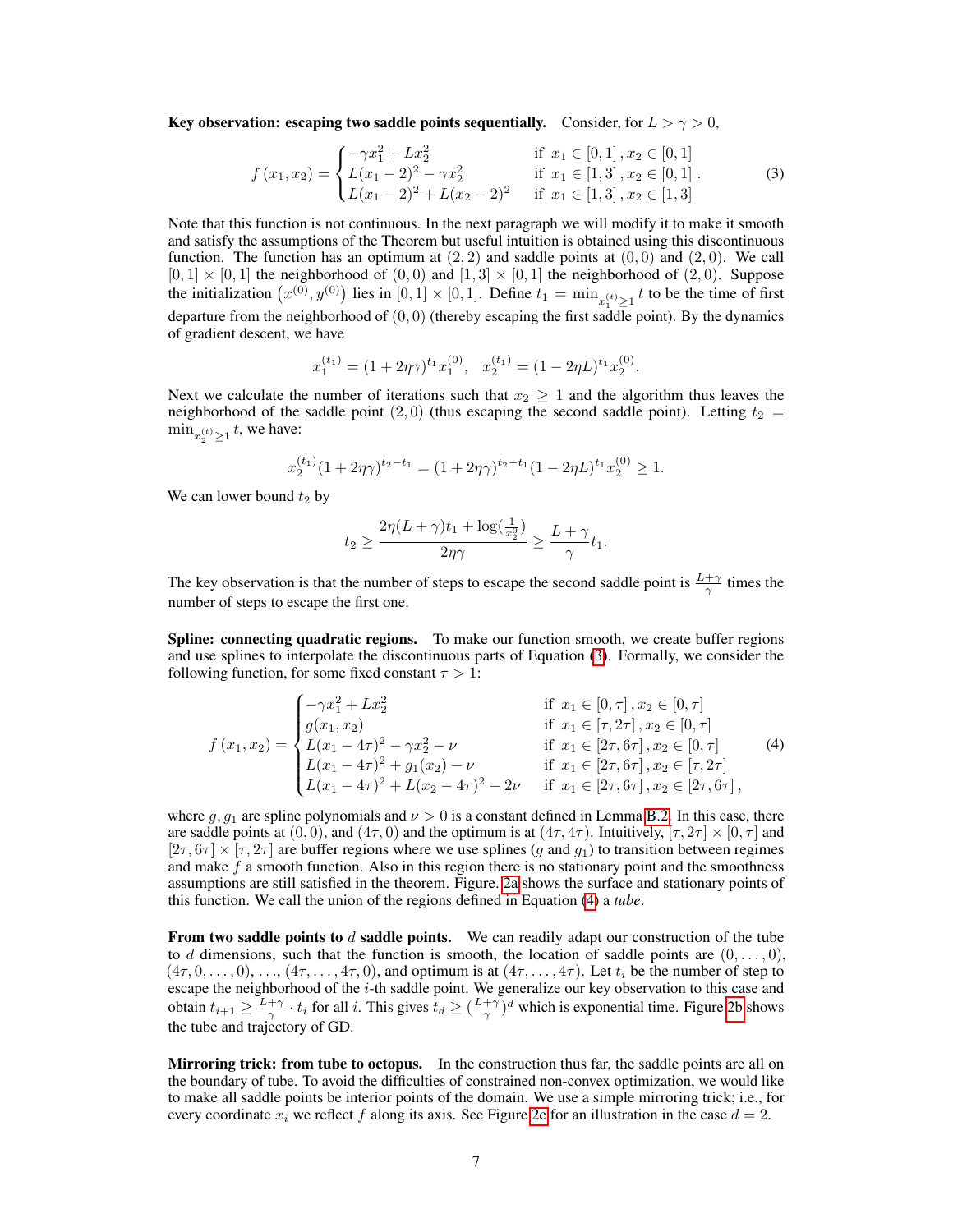<span id="page-7-1"></span>

function and tube defined in 2D. in the tube for  $d = 3$ . Figure 2: Graphical illustrations of our counter-example with  $\tau = e$ . The blue points are saddle

points and the red point is the minimum. The pink line is the trajectory of gradient descent.

<span id="page-7-2"></span>

(a)  $L = 1, \gamma = 1$ (b)  $L = 1.5, \gamma = 1$ (c)  $L = 2, \gamma = 1$ (d)  $L = 3, \gamma = 1$ 

Figure 4: Performance of GD and PGD on our counter-example with  $d = 10$ 

**Extension: from octopus to**  $\mathbb{R}^d$ **.** Up to now we have constructed a function defined on a closed subset of  $\mathbb{R}^d$ . The last step is to extend this function to the entire Euclidean space. Here we apply the classical Whitney Extension Theorem (Theorem [B.3\)](#page-18-0) to finish our construction. We remark that the Whitney extension may lead to more stationary points. However, we will demonstrate in the proof that GD and PGD stay within the interior of "octopus" defined above, and hence cannot converge to any other stationary point.

# <span id="page-7-0"></span>5 Experiments

In this section we use simulations to verify our theoretical findings. The objective function is defined in [\(14\)](#page-14-0) and [\(15\)](#page-14-1) in the Appendix. In Figures [3](#page-7-2) and Figure [4,](#page-7-2) GD stands for gradient descent and PGD stands for Algorithm [1.](#page-3-0) For both GD and PGD we let the stepsize  $\eta = \frac{1}{4L}$ . For PGD, we choose  $t_{\text{thres}} = 1$ ,  $g_{\text{thres}} = \frac{\gamma e}{100}$  and  $r = \frac{e}{100}$ . In Figure [3](#page-7-2) we fix dimension  $d = 5$  and vary L as considered in Section [4.1;](#page-5-2) similarly in Figure [4](#page-7-2) we choose  $d = 10$  and vary L. First notice that in all experiments, PGD converges faster than GD as suggested by our theorems. Second, observe the "horizontal" segment in each plot represents the number of iterations to escape a saddle point. For GD the length of the segment grows at a fixed rate, which coincides with the result mentioned at the beginning for Section [4.1](#page-5-2) (that the number of iterations to escape a saddle point increase at each time with a multiplicative factor  $\frac{L+\gamma}{\gamma}$ ). This phenomenon is also verified in the figures by the fact that as the ratio  $\frac{L+\gamma}{\gamma}$  becomes larger, the rate of growth of the number of iterations to escape increases. On the other hand, the number of iterations for PGD to escape is approximately constant ( $\sim \frac{1}{\eta \gamma}$ ).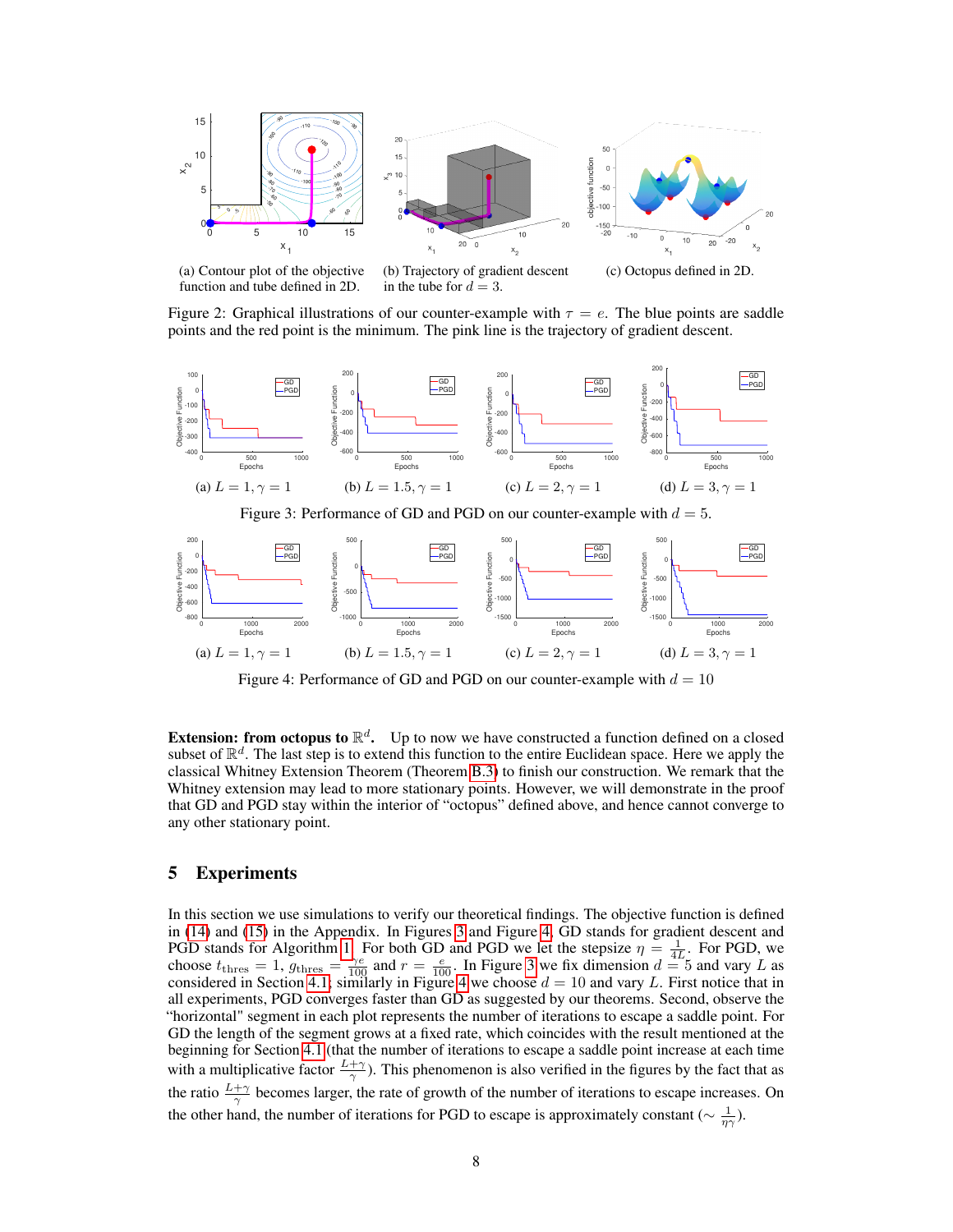# <span id="page-8-5"></span>6 Conclusion

In this paper we established the failure of gradient descent to efficiently escape saddle points for general non-convex smooth functions. We showed that even under a very natural initialization scheme, gradient descent can require exponential time to converge to a local minimum whereas perturbed gradient descent converges in polynomial time. Our results demonstrate the necessity of adding perturbations for efficient non-convex optimization.

We expect that our results and constructions will naturally extend to a stochastic setting. In particular, we expect that with random initialization, general stochastic gradient descent will need exponential time to escape saddle points in the worst case. However, if we add perturbations per iteration or the inherent randomness is non-degenerate in every direction (so the covariance of noise is lower bounded), then polynomial time is known to suffice [\[Ge et al., 2015\]](#page-9-1).

One open problem is whether GD is inherently slow if the local optimum is inside the initialization region in contrast to the assumptions of initialization we used in Theorem [4.1](#page-5-1) and Corollary [4.3.](#page-5-3) We believe that a similar construction in which GD goes through the neighborhoods of  $d$  saddle points will likely still apply, but more work is needed. Another interesting direction is to use our counterexample as a building block to prove a computational lower bound under an oracle model [\[Nesterov,](#page-9-3) [2013,](#page-9-3) [Woodworth and Srebro, 2016\]](#page-10-5).

This paper does not rule out the possibility for gradient descent to perform well for some non-convex functions with special structures. Indeed, for the matrix square-root problem, [Jain et al.](#page-9-12) [\[2017\]](#page-9-12) show that with reasonable random initialization, gradient updates will stay away from all saddle points, and thus converge to a local minimum efficiently. It is an interesting future direction to identify other classes of non-convex functions that gradient descent can optimize efficiently and not suffer from the negative results described in this paper.

# 7 Acknowledgements

S.S.D. and B.P. were supported by NSF grant IIS1563887 and ARPA-E Terra program. C.J. and M.I.J. were supported by the Mathematical Data Science program of the Office of Naval Research under grant number N00014-15-1-2670. J.D.L. was supported by ARO W911NF-17-1-0304. A.S. was supported by DARPA grant D17AP00001, AFRL grant FA8750-17-2-0212 and a CMU ProS-EED/BrainHub Seed Grant. The authors thank Rong Ge, Qing Qu, John Wright, Elad Hazan, Sham Kakade, Benjamin Recht, Nathan Srebro, and Lin Xiao for useful discussions. The authors thank Stephen Wright and Michael O'Neill for pointing out calculation errors in the older version.

# References

- <span id="page-8-3"></span>Naman Agarwal, Zeyuan Allen-Zhu, Brian Bullins, Elad Hazan, and Tengyu Ma. Finding Approximate Local Minima Faster Than Gradient Descent. In *STOC*, 2017. Full version available at <http://arxiv.org/abs/1611.01146>.
- <span id="page-8-0"></span>Srinadh Bhojanapalli, Behnam Neyshabur, and Nati Srebro. Global optimality of local search for low rank matrix recovery. In *Advances in Neural Information Processing Systems*, pages 3873–3881, 2016.
- <span id="page-8-1"></span>Emmanuel J Candes, Xiaodong Li, and Mahdi Soltanolkotabi. Phase retrieval via Wirtinger flow: Theory and algorithms. *IEEE Transactions on Information Theory*, 61(4):1985–2007, 2015.
- <span id="page-8-4"></span>Yair Carmon and John C Duchi. Gradient descent efficiently finds the cubic-regularized non-convex Newton step. *arXiv preprint arXiv:1612.00547*, 2016.
- <span id="page-8-2"></span>Yair Carmon, John C Duchi, Oliver Hinder, and Aaron Sidford. Accelerated methods for non-convex optimization. *arXiv preprint arXiv:1611.00756*, 2016.
- <span id="page-8-6"></span>Alan Chang. The Whitney extension theorem in high dimensions. *arXiv preprint arXiv:1508.01779*, 2015.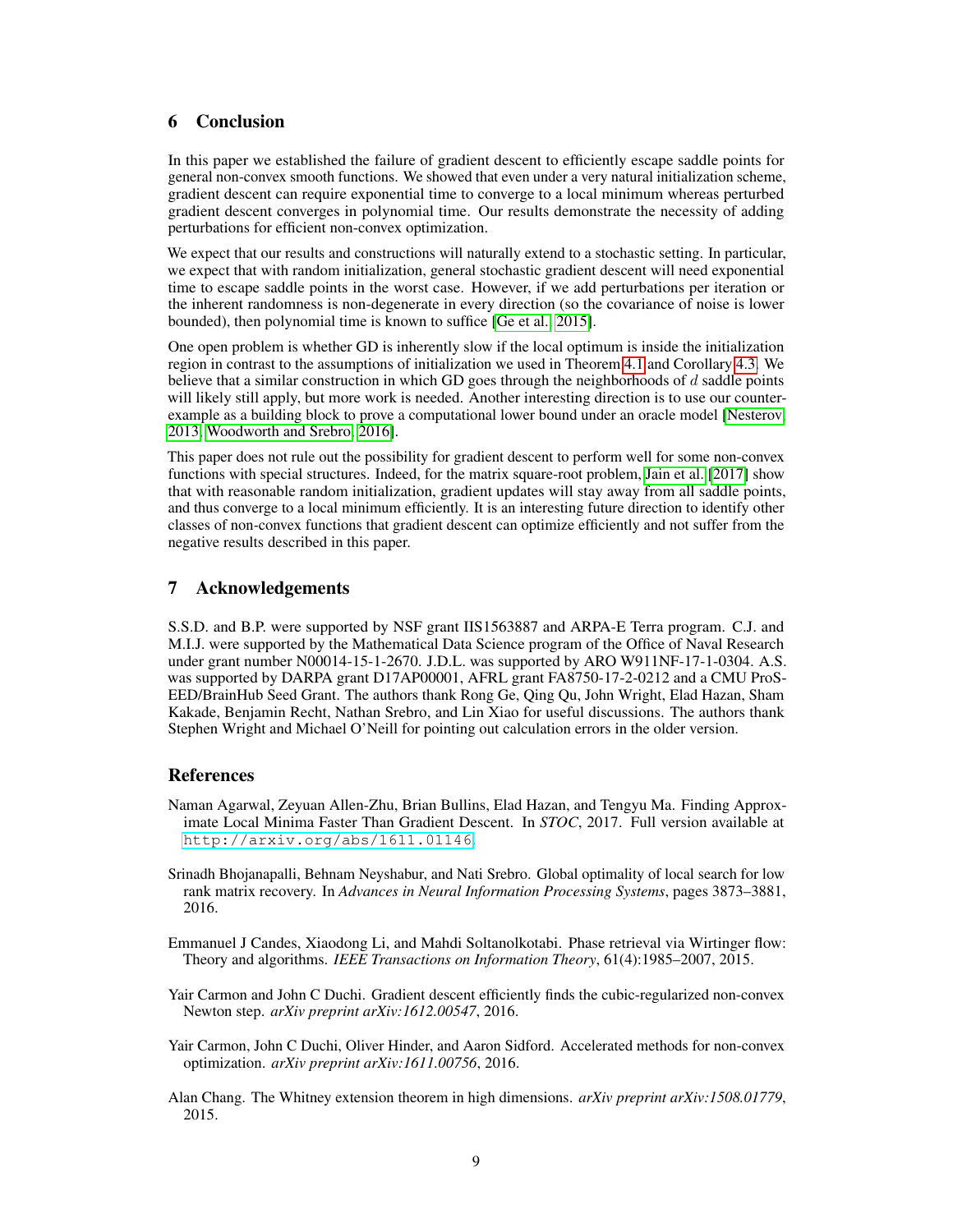- <span id="page-9-16"></span>Frank E Curtis, Daniel P Robinson, and Mohammadreza Samadi. A trust region algorithm with a worst-case iteration complexity of  $O(\epsilon^{-3/2})$  for nonconvex optimization. *Mathematical Programming*, pages 1–32, 2014.
- <span id="page-9-18"></span>Randall L Dougherty, Alan S Edelman, and James M Hyman. Nonnegativity-, monotonicity-, or convexity-preserving cubic and quintic Hermite interpolation. *Mathematics of Computation*, 52 (186):471–494, 1989.
- <span id="page-9-10"></span>Simon S Du, Jason D Lee, and Yuandong Tian. When is a convolutional filter easy to learn? *arXiv preprint arXiv:1709.06129*, 2017.
- <span id="page-9-1"></span>Rong Ge, Furong Huang, Chi Jin, and Yang Yuan. Escaping from saddle points—online stochastic gradient for tensor decomposition. In *Proceedings of The 28th Conference on Learning Theory*, pages 797–842, 2015.
- <span id="page-9-6"></span>Rong Ge, Jason D Lee, and Tengyu Ma. Matrix completion has no spurious local minimum. In *Advances in Neural Information Processing Systems*, pages 2973–2981, 2016.
- <span id="page-9-7"></span>Rong Ge, Chi Jin, and Yi Zheng. No spurious local minima in nonconvex low rank problems: A unified geometric analysis. In *Proceedings of the 34th International Conference on Machine Learning*, pages 1233–1242, 2017.
- <span id="page-9-11"></span>Moritz Hardt. Understanding alternating minimization for matrix completion. In *Foundations of Computer Science (FOCS), 2014 IEEE 55th Annual Symposium on*, pages 651–660. IEEE, 2014.
- <span id="page-9-12"></span>Prateek Jain, Chi Jin, Sham Kakade, and Praneeth Netrapalli. Global convergence of non-convex gradient descent for computing matrix squareroot. In *Artificial Intelligence and Statistics*, pages 479–488, 2017.
- <span id="page-9-2"></span>Chi Jin, Rong Ge, Praneeth Netrapalli, Sham M. Kakade, and Michael I. Jordan. How to escape saddle points efficiently. In *Proceedings of the 34th International Conference on Machine Learning*, pages 1724–1732, 2017.
- <span id="page-9-0"></span>Jason D Lee, Max Simchowitz, Michael I Jordan, and Benjamin Recht. Gradient descent only converges to minimizers. In *Conference on Learning Theory*, pages 1246–1257, 2016.
- <span id="page-9-17"></span>Kfir Y Levy. The power of normalization: Faster evasion of saddle points. *arXiv preprint arXiv:1611.04831*, 2016.
- <span id="page-9-8"></span>Xingguo Li, Zhaoran Wang, Junwei Lu, Raman Arora, Jarvis Haupt, Han Liu, and Tuo Zhao. Symmetry, saddle points, and global geometry of nonconvex matrix factorization. *arXiv preprint arXiv:1612.09296*, 2016.
- <span id="page-9-3"></span>Yurii Nesterov. *Introductory Lectures on Convex Optimization: A Basic Course*, volume 87. Springer Science & Business Media, 2013.
- <span id="page-9-15"></span>Yurii Nesterov and Boris T Polyak. Cubic regularization of newton method and its global performance. *Mathematical Programming*, 108(1):177–205, 2006.
- <span id="page-9-9"></span>Praneeth Netrapalli, Prateek Jain, and Sujay Sanghavi. Phase retrieval using alternating minimization. In *Advances in Neural Information Processing Systems*, pages 2796–2804, 2013.
- <span id="page-9-13"></span>J Jr Palis and Welington De Melo. *Geometric Theory of Dynamical Systems: An Introduction*. Springer Science & Business Media, 2012.
- <span id="page-9-5"></span>Dohyung Park, Anastasios Kyrillidis, Constantine Carmanis, and Sujay Sanghavi. Non-square matrix sensing without spurious local minima via the Burer-Monteiro approach. In *Artificial Intelligence and Statistics*, pages 65–74, 2017.
- <span id="page-9-14"></span>Robin Pemantle. Nonconvergence to unstable points in urn models and stochastic approximations. *The Annals of Probability*, pages 698–712, 1990.
- <span id="page-9-4"></span>Ju Sun, Qing Qu, and John Wright. A geometric analysis of phase retrieval. In *Information Theory (ISIT), 2016 IEEE International Symposium on*, pages 2379–2383. IEEE, 2016.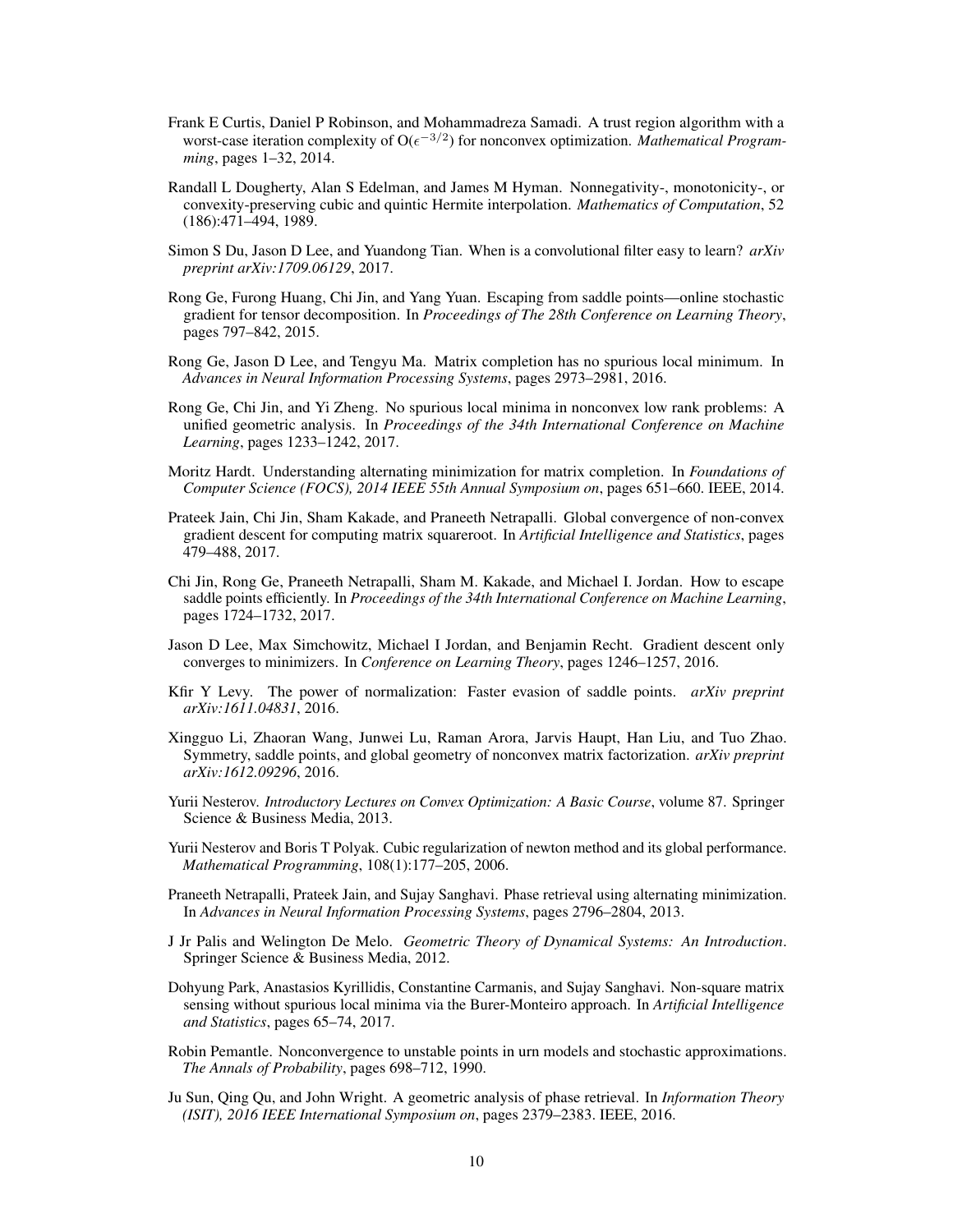- <span id="page-10-0"></span>Ju Sun, Qing Qu, and John Wright. Complete dictionary recovery over the sphere I: Overview and the geometric picture. *IEEE Transactions on Information Theory*, 63(2):853–884, 2017.
- <span id="page-10-1"></span>Ruoyu Sun and Zhi-Quan Luo. Guaranteed matrix completion via non-convex factorization. *IEEE Transactions on Information Theory*, 62(11):6535–6579, 2016.
- <span id="page-10-6"></span>Hassler Whitney. Analytic extensions of differentiable functions defined in closed sets. *Transactions of the American Mathematical Society*, 36(1):63–89, 1934.
- <span id="page-10-5"></span>Blake E Woodworth and Nati Srebro. Tight complexity bounds for optimizing composite objectives. In *Advances in Neural Information Processing Systems*, pages 3639–3647, 2016.
- <span id="page-10-2"></span>Xinyang Yi, Dohyung Park, Yudong Chen, and Constantine Caramanis. Fast algorithms for robust PCA via gradient descent. In *Advances in Neural Information Processing Systems*, pages 4152– 4160, 2016.
- <span id="page-10-4"></span>G George Yin and Harold J Kushner. *Stochastic Approximation and Recursive Algorithms and Applications*, volume 35. Springer, 2003.
- <span id="page-10-3"></span>Xiao Zhang, Lingxiao Wang, and Quanquan Gu. Stochastic variance-reduced gradient descent for low-rank matrix recovery from linear measurements. *arXiv preprint arXiv:1701.00481*, 2017.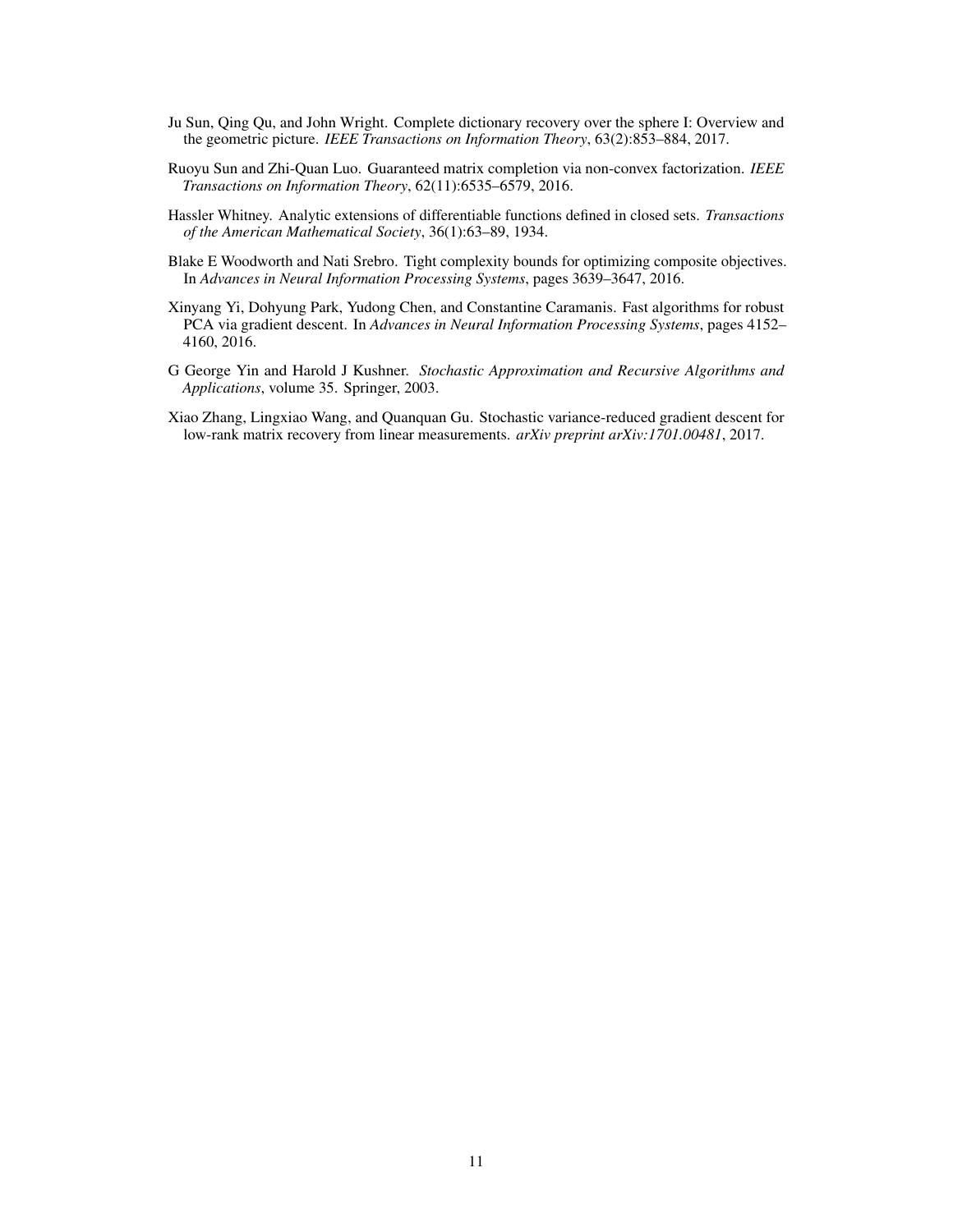# <span id="page-11-5"></span>A Proofs for Results in Section [4](#page-5-0)

In this section, we provide proofs for Theorem [4.1](#page-5-1) and Corollary [4.3.](#page-5-3) The proof for Corollary [4.2](#page-5-4) easily follows from the same construction as in Theorem [4.1,](#page-5-1) so we omit it here. For Theorem [4.1,](#page-5-1) we will prove each claim individually.

#### A.1 Proof for Claim 1 of Theorem [4.1](#page-5-1)

**Outline of the proof.** Our construction of the function is based on the intuition in Section [4.1.](#page-5-2) Note the function f defined in [\(3\)](#page-6-0) is 1) not continuous whereas we need a  $C<sup>2</sup>$  continuous function and 2) only defined on a subset of Euclidean space whereas we need a function defined on  $\mathbb{R}^d$ . To connect these quadratic functions, we use high-order polynomials based on spline theory. We connect  $d$  such quadratic functions and show that GD needs exponential time to converge if  $\mathbf{x}^{(0)} \in [0,1]^d$ . Next, to make all saddle points as interior point, we exploit symmetry and use a mirroring trick to create  $2^d$ copies of the spline. This ensures that as long as the initialization is in  $[-1,1]^d$ , gradient descent requires exponential steps. Lastly, we use the classical Whitney extension theorem [\[Whitney, 1934\]](#page-10-6) to extend our function from a closed subset to  $\mathbb{R}^d$ .

**Step 1: The tube.** We fix four constants  $L = e$ ,  $\gamma = 1$ ,  $\tau = e$  and  $\nu = -g_1(2\tau) + 4L\tau^2$  where  $g_1$  is defined in Lemma [B.2.](#page-17-0) We first construct a function f and a closed subset  $D_0 \subset \mathbb{R}^d$  such that if  $x^{(0)}$  is initialized in  $[0,1]^d$  then the gradient descent dynamics will get stuck around some saddle point for exponential time. Define the domain as:

$$
D_0 = \bigcup_{i=1}^{d+1} \{x \in \mathbb{R}^d : 6\tau \ge x_1, \dots x_{i-1} \ge 2\tau, 2\tau \ge x_i \ge 0, \tau \ge x_{i+1} \dots, x_d \ge 0\},\tag{5}
$$

which  $i = 1$  means  $0 \le x_1 \le 2\tau$  and other coordinates are smaller than  $\tau$ , and  $i = d + 1$  means that all coordinates are larger than  $2\tau$ . See Figure [5a](#page-12-0) for an illustration. Next we define the objective function as follows. For a given  $i = 1, \ldots, d - 1$ , if  $6\tau \ge x_1, \ldots x_{i-1} \ge 2\tau, \tau \ge x_i \ge 0, \tau \ge 0$  $x_{i+1} \ldots, x_d \geq 0$ , we have

<span id="page-11-1"></span><span id="page-11-0"></span>
$$
f(\mathbf{x}) = \sum_{j=1}^{i-1} L (x_j - 4\tau)^2 - \gamma x_i^2 + \sum_{j=i+1}^d L x_j^2 - (i-1)\nu \triangleq f_{i,1}(\mathbf{x}),
$$
 (6)

and if  $6\tau \ge x_1, \ldots x_{i-1} \ge 2\tau, 2\tau \ge x_i \ge \tau, \tau \ge x_{i+1}, \ldots, x_d \ge 0$ , we have

$$
f(\mathbf{x}) = \sum_{j=1}^{i-1} L(x_j - 4\tau)^2 + g(x_i, x_{i+1}) + \sum_{j=i+2}^{d} Lx_j^2 - (i-1)\nu \triangleq f_{i,2}(\mathbf{x}),
$$
 (7)

where the constant  $\nu$  and the bivariate function g are specified in Lemma [B.2](#page-17-0) to ensure f is a  $C^2$ function and satisfies the smoothness assumptions in Theorem [4.1.](#page-5-1) For  $i = d$ , we define the objective function as

<span id="page-11-3"></span><span id="page-11-2"></span>
$$
f(\mathbf{x}) = \sum_{j=1}^{d-1} L (x_j - 4\tau)^2 - \gamma x_d^2 - (d-1)\nu \triangleq f_{d,1}(\mathbf{x}),
$$
\n(8)

if  $6\tau \ge x_1, \ldots x_{d-1} \ge 2\tau$  and  $\tau \ge x_d \ge 0$  and

$$
f(\mathbf{x}) = \sum_{j=1}^{d-1} L (x_j - 4\tau)^2 + g_1 (x_d) - (d-1)\nu \triangleq f_{d,2} (\mathbf{x})
$$
\n(9)

if  $6\tau \geq x_1, \ldots, x_{d-1} \geq 2\tau$  and  $2\tau \geq x_d \geq \tau$  where  $g_1$  is defined in Lemma [B.2.](#page-17-0) Lastly, if  $6\tau \geq x_1, \ldots, x_d \geq 2\tau$ , we define

<span id="page-11-4"></span>
$$
f(\mathbf{x}) = \sum_{j=1}^{d} L (x_j - 4\tau)^2 - d\nu \triangleq f_{d+1,1}(\mathbf{x}).
$$
\n(10)

Figure. [5a](#page-12-0) shows an intersection surface (a slice along the  $x_i-x_{i+1}$  plane) of this construction.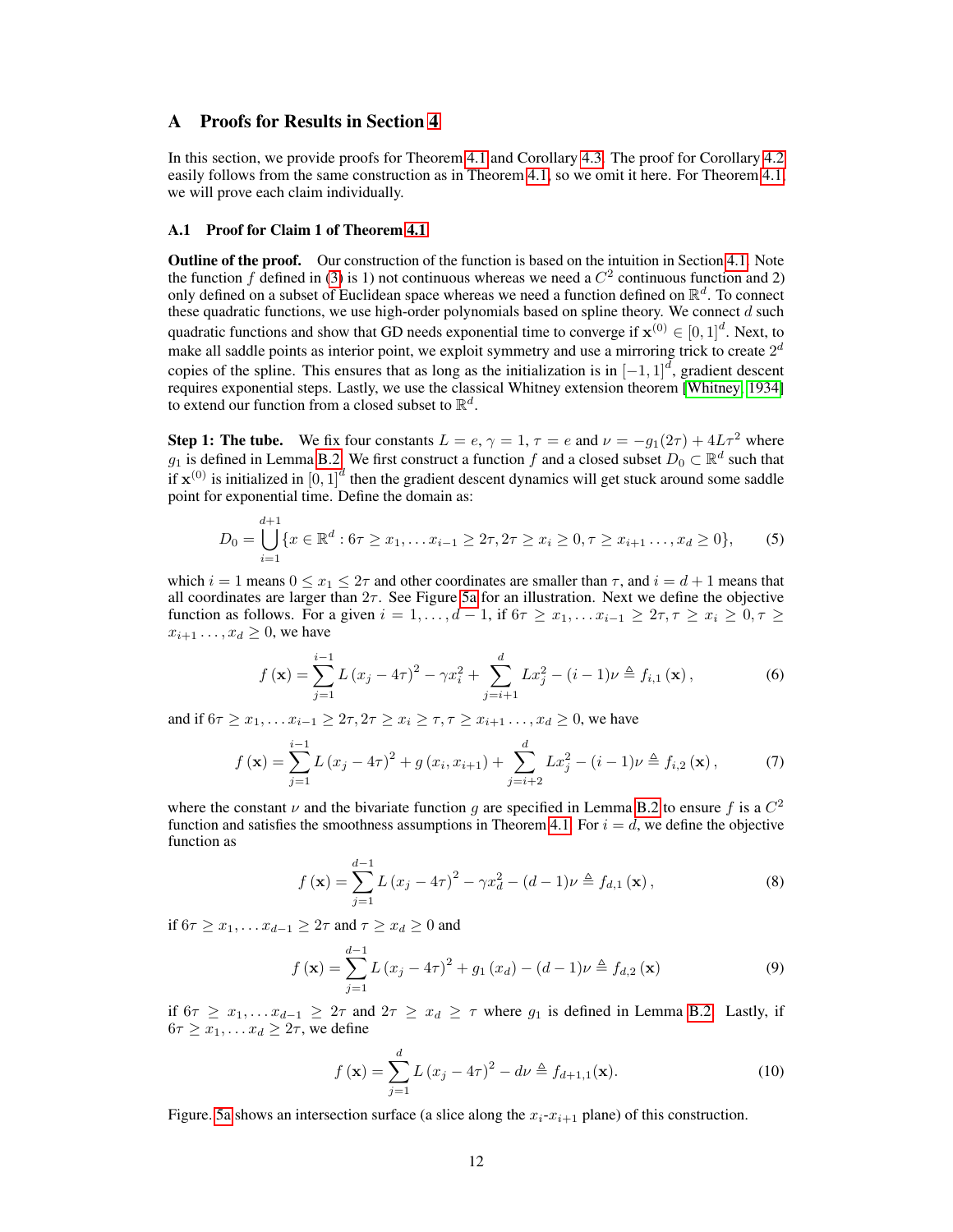<span id="page-12-0"></span>

(a) The intersection surface of the Tube defined in Equation [\(5\)](#page-11-0) [\(6\)](#page-11-1)and [\(7\)](#page-11-2) for  $2\tau \leq x_1, \ldots, x_{i-1} \leq$  $6\tau, 0 \leq x_{i+2} \leq \tau.$ 

(b) The "octopus"-like domain we defined in Equa-tion [\(12\)](#page-14-2) and [\(13\)](#page-14-3) for  $d = 2$ .

Figure 5: Illustration of intersection surfaces used in our construction.

Remark A.1. *As will be apparent in Theorem [B.2,](#page-17-0)* g *and* g<sup>1</sup> *are polynomials with degrees bounded by five, which implies that for*  $\tau \leq x_i \leq 2\tau$  *and*  $0 \leq x_{i+1} \leq \tau$  *the function values and derivatives of*  $g(x_i, x_{i+1})$  and  $g(x_i)$  are bounded by  $\text{poly}(L)$ ; in particular,  $\rho = \text{poly}(L)$ .

<span id="page-12-1"></span>**Remark A.2.** In Theorem [B.2](#page-17-0) we show that the norms of the gradients of g and  $g_1$  gradients are *strictly larger than zero by a constant* ( $\geq \gamma\tau$ ), which implies that for  $\epsilon < \gamma\tau$ , there is no  $\epsilon$ -second*order stationary point in the connection region. Further note that in the domain of the function defined in Eq.* [\(6\)](#page-11-1) *and* [\(8\)](#page-11-3)*, the smallest eigenvalue of Hessian is* −2γ*. Therefore we know that if*  $\mathbf{x} \in D_0$  and  $x_d \leq 2\tau$ , then x cannot be an  $\epsilon$ -second-order stationary point for  $\epsilon \leq \frac{4\gamma^2}{\rho}$ ρ

Now let us study the stationary points of this function. Technically, the differential is only defined on the interior of  $D_0$ . However in Steps 2 and 3, we provide a  $C^2$  extension of f to all of  $\mathbb{R}^d$ , so the lemma below should be interpreted as characterizing the critical points of this extended function  $f$  in  $D_0$ . Using the analytic form of Eq. [\(6\)](#page-11-1)- [\(10\)](#page-11-4) and Remark [A.2,](#page-12-1) we can easily identify the stationary points of  $f$ .

**Lemma A.3.** *For*  $f : D_0 \to R$  *defined in Eq.* [\(6\)](#page-11-1) *to Eq.* [\(10\)](#page-11-4)*, there is only one local optimum:* 

$$
\mathbf{x}^* = (4\tau, \ldots, 4\tau)^{\top},
$$

*and* d *saddle points:*

$$
(0,\ldots,0)^{\top}, (4\tau,0,\ldots,0)^{\top}, \ldots, (4\tau,\ldots,4\tau,0)^{\top}.
$$

Next we analyze the convergence rate of gradient descent. The following lemma shows that it takes exponential time for GD to achieve  $x_d \geq 2\tau$ .

<span id="page-12-2"></span>**Lemma A.4.** Let 
$$
\tau \ge e
$$
 and  $x^{(0)} \in [-1,1]^d \cap D_0$ . *GD with*  $\eta \le \frac{1}{2L}$  and any  $T \le \left(\frac{L+\gamma}{\gamma}\right)^{d-1}$  satisfies  $x_d^{(T)} \le 2\tau$ .

*Proof.* Define  $T_0 = 0$  and for  $k = 1, ..., d$ , let  $T_k = \min\{t | x_k^{(t)} \geq 2\tau\}$  be the first time the iterate escapes the neighborhood of the k-th saddle point. We also define  $T_k^{\tau}$  as the number of iterations inside the region

$$
\{x_1,\ldots,x_{k-1}\geq 2\tau,\tau\leq x_k\leq 2\tau,0\leq x_{k+\ell},\ldots,x_d\leq \tau\}.
$$

First we bound  $T_k^{\tau}$ . Lemma [B.2](#page-17-0) shows  $\frac{\partial g(x_k, x_{k+1})}{\partial x_k} \le -2\gamma\tau$  so after every gradient descent step,  $x_k$ is increased by at least  $2\eta\gamma\tau$ . Therefore we can upper bound  $T_k^{\tau}$  by

$$
T_k^{\tau} \le \frac{2\tau-\tau}{2\eta\gamma\tau} = \frac{1}{2\eta\gamma}.
$$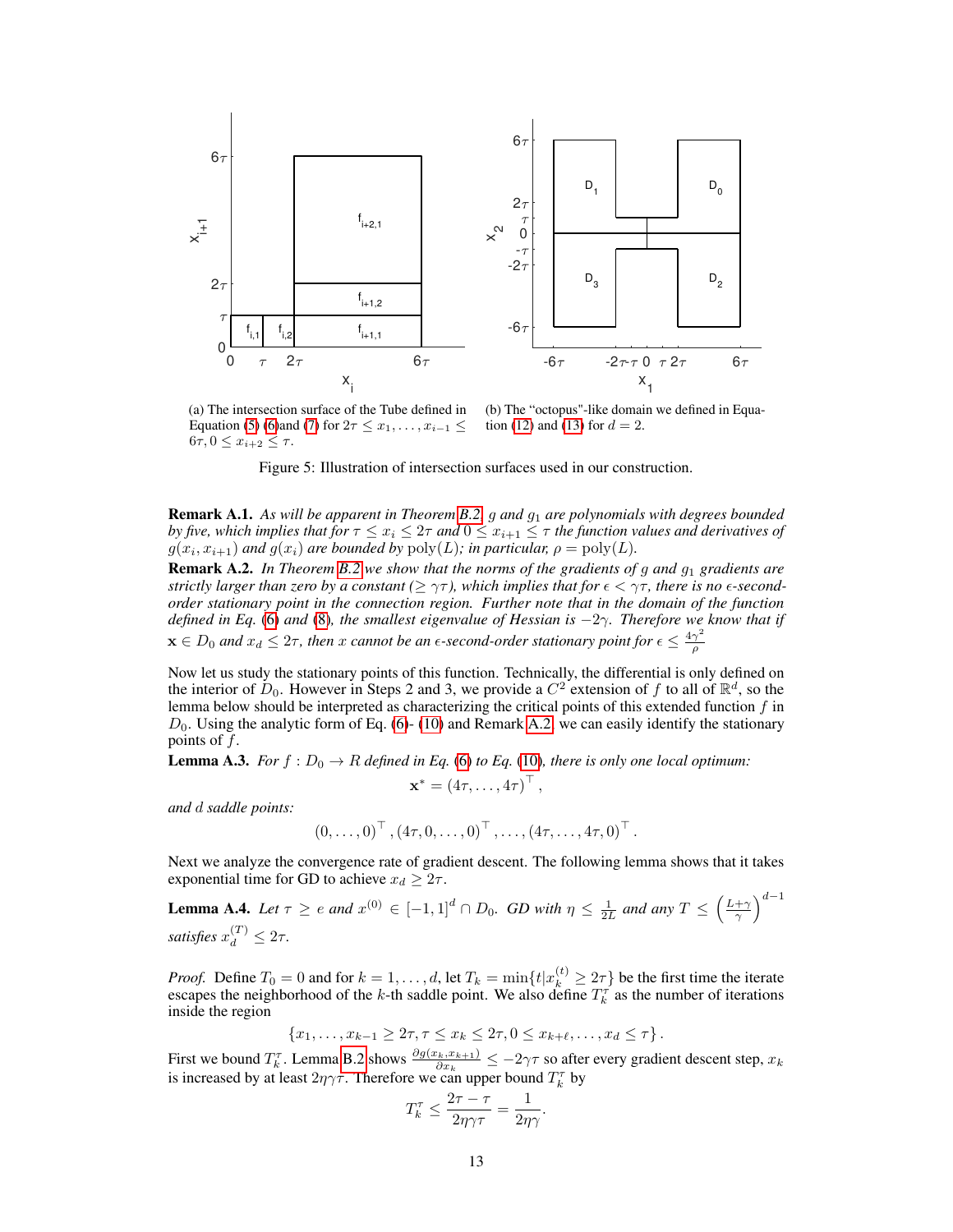Note this bound holds for all  $k$ .

Next, we lower bound  $T_1$ . By definition,  $T_1$  is the smallest number such that  $x_1^{(T_1)} \geq 2\tau$  and using the definition of  $T_1^{\tau}$  we know  $x_1^{(T_1-T_1^{\tau})} \geq \tau$ . By the gradient update equation, for  $t = 1 \ldots, T_1 - T_1^{\tau}$ , we have  $x_1^t = (1 + 2\eta \gamma)^t x_1^0$ . Thus we have:

$$
x_1^{(0)} (1 + 2\eta \gamma)^{T_1 - T_1^{\tau}} \ge \tau
$$

$$
\Rightarrow T_1 - T_1^{\tau} \ge \frac{1}{2\eta \gamma} \log \left(\frac{\tau}{x_1^{(0)}}\right)
$$

.

Since  $x_0^1 \le 1$  and  $\tau \ge e$ , we know  $\log(\frac{\tau}{x_1^0}) \ge 1$ . Therefore  $T_1 - T_1^{\tau} \ge \frac{1}{\eta \gamma} \ge T_1^{\tau}$ .

Next we show iterates generated by GD stay in  $D_0$ . If  $\mathbf{x}^{(t)}$  satisfies  $6\tau \geq x_1, \ldots x_{k-1} \geq 2\tau, \tau \geq 0$  $x_k \geq 0, \tau \geq x_{k+1}, \ldots, x_d \geq 0$ , then for  $1 \leq j \leq k$ ,

$$
x_j^{(t+1)} = (1 - \eta L) x_j^{(t)} - 4\eta L\tau \in [2\tau, 6\tau],
$$

for  $j = k$ ,

$$
x_j^{(t+1)} = (1 + 2\eta\gamma) x_j^{(t)} \in [0, 2\tau],
$$

and for  $j \geq k+1$ 

$$
x_j^{(t+1)} = (1 - 2\eta L) x_j^{(t)} \in [0, \tau].
$$

Similarly, if  $x^{(t)}$  satisfies  $6\tau \ge x_1, \ldots x_{k-1} \ge 2\tau, 2\tau \ge x_k \ge \tau, \tau \ge x_{k+1}, \ldots, x_d \ge 0$ , the above arguments still hold for  $j \leq k - 1$  and  $j \geq k + 2$ . For  $j = k$ , note that

$$
x_j^{(t+1)} = x_j^{(t)} - \eta \frac{\partial g(x_j, x_{j+1})}{\partial x_j}
$$
  

$$
\leq x_j^{(t)} + 2\eta \gamma \tau \leq 6\tau,
$$

where in the first inequality we have used Lemma [B.2.](#page-17-0) For  $j = k + 1$ , by the dynamics of gradient descent, at  $(T_k - T_k^{\tau})$ -th iteration,  $x_{k+1}^{(T_k - T_k^{\tau})} = x_{k+1}^{(0)} (1 - 2\eta L)^{T_k - T_k^{\tau}}$ . Note Lemma [B.2](#page-17-0) shows in the region

$$
\{x_1, \ldots, x_{k-1} \ge 2\tau, \tau \le x_k \le 2\tau, 0 \le x_{k+1}, \ldots, x_d \le \tau\},\
$$

we have

$$
\frac{\partial f(x)}{\partial x_{k+1}} \ge -2\gamma x_{k+1}.
$$

Putting this together we have the following upper bounds for  $t = T_k - T_k^{\tau} + 1, \ldots, T_k$ :

$$
x_{k+1}^{(t)} \le x_{k+1}^0 \left(1 - 2\eta L\right)^{(T_k - T_k^{\tau})} \cdot \left(1 + 2\eta \gamma\right)^{t - (T_k - T_k^{\tau})} \le \tau,\tag{11}
$$

which implies  $\mathbf{x}^{(t)}$  is in  $D_0$ .

Next, let us calculate the relation between  $T_k$  and  $T_{k+1}$ . By our definition of  $T_k$  and  $T_k^{\tau}$ , we have:

$$
x_{k+1}^{(T_k)} \le x_{k+1}^{(0)} (1 - 2\eta L)^{T_k - T_k^{\tau}} \cdot (1 + 2\eta \gamma)^{T_k^{\tau}}.
$$

For  $T_{k+1}$ , with the same logic we used for lower bounding  $T_1$ , we have

$$
x_{k+1}^{(T_{k+1}-T_{k+1}^{\tau})} \geq \tau
$$
  
\n
$$
\Rightarrow x_{k+1}^{(T_k)} (1+2\eta\gamma)^{T_{k+1}-T_{k+1}^{\tau}-T_k} \geq \tau
$$
  
\n
$$
\Rightarrow x_{k+1}^{(0)} (1-2\eta L)^{T_k-T_k^{\tau}} \cdot (1+2\eta\gamma)^{T_k^{\tau}} \cdot (1+2\eta\gamma)^{T_{k+1}-T_{k+1}^{\tau}-T_k} \geq \tau.
$$

Taking logarithms on both sides and then using  $\log(1-\theta) \leq -\theta$ ,  $\log(1+\theta) \leq \theta$  for  $0 \leq \theta \leq 1$ , and  $\eta \leq \frac{1}{2L}$ , we have

$$
2\eta\gamma \left(T_{k+1} - T_{k+1}^{\tau} - (T_k - T_k^{\tau})\right) \ge \log\left(\frac{\tau}{x_{k+1}^0}\right) + 2\eta L \left(T_k - T_k^{\tau}\right)
$$

$$
\Rightarrow T_{k+1} - T_{k+1}^{\tau} \ge \frac{L+\gamma}{\gamma} \left(T_k - T_k^{\tau}\right)
$$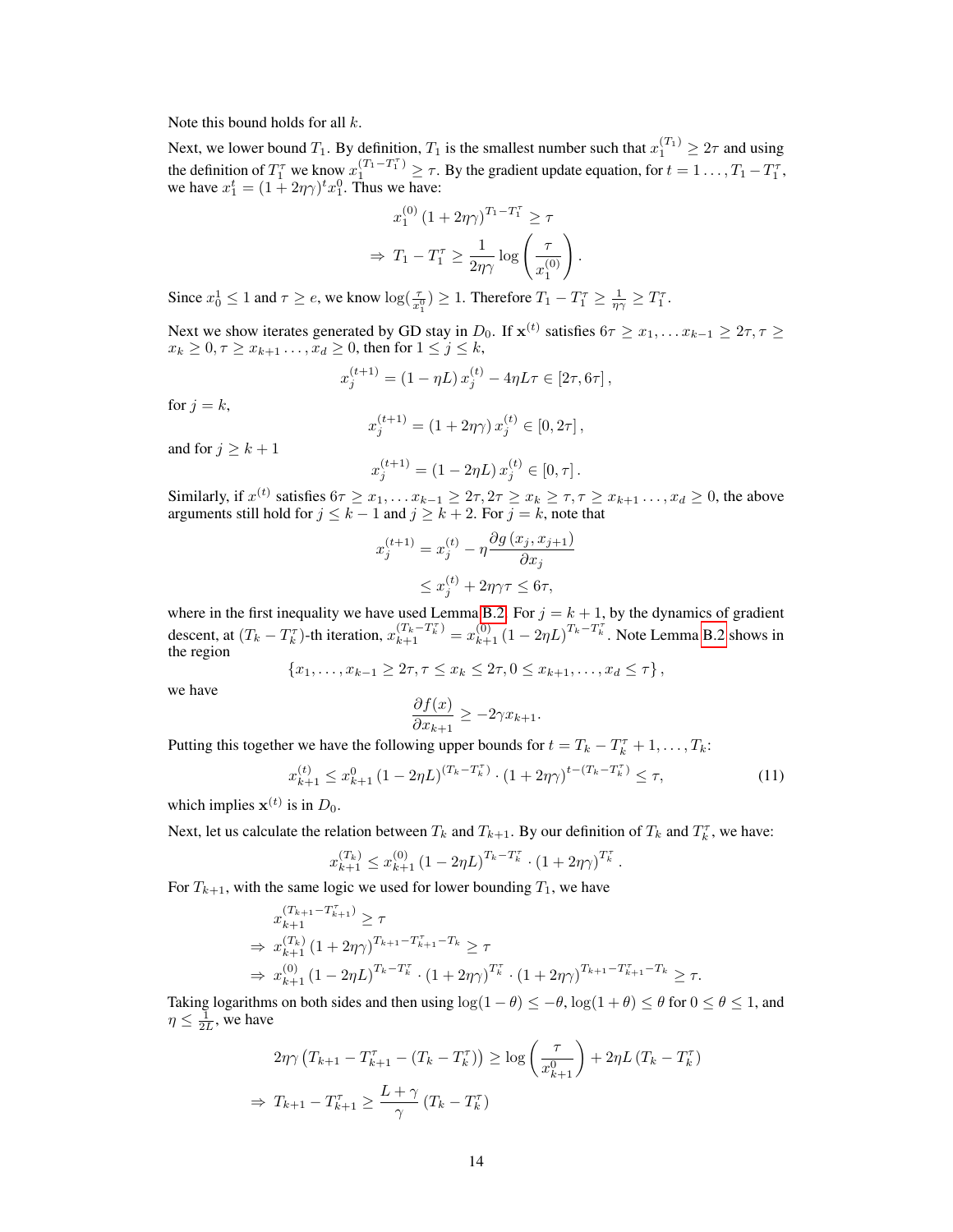In last step, we used the initialization condition whereby  $\log\left(\frac{\tau}{x_{k+1}^0}\right) \ge 1 \ge 0$ . Since  $T_1 - T_1^{\tau} \ge \frac{1}{2\eta\gamma}$ , to enter the region  $x_1, \ldots, x_d \geq 2\tau$  we need  $T_d$  iterations, which is lower bounded by

$$
T_d \ge \frac{1}{2\eta\gamma} \cdot \left(\frac{L+\gamma}{\gamma}\right)^{d-1} \ge \left(\frac{L+\gamma}{\gamma}\right)^{d-1}.
$$

**Step 2: From the tube to the octopus.** We have shown that if  $x^0 \in [-1,1]^d \cap D_0$ , then gradient descent needs exponential time to approximate a second order stationary point. To deal with initialization points in  $\left[-1,1\right]^d - D_0$ , we use a simple mirroring trick; i.e., for each coordinate  $x_i$ , we create a mirror domain of  $D_0$  and a mirror function according to *i*-th axis and then take union of all resulting reflections. Therefore, we end up with an "octopus" which has  $2^d$  copies of  $D_0$  and  $[-1, 1]^d$  is a subset of this "octopus." Figure [5b](#page-12-0) shows the construction for  $d = 2$ .

The mirroring trick is used mainly to make saddle points be interior points of the region (octopus) and ensure that the positive result of PGD (claim 2) will hold.

We now formalize this mirroring trick. For  $a = 0, \ldots, 2^d - 1$ , let  $a_2$  denote its binary representation. Denote  $a_2(0)$  as the indices of  $a_2$  with digit 0 and  $a_2(1)$  as those that are 1. Now we define the domain

$$
D_a = \bigcup_{i=1}^d \{x \in \mathbb{R}^d : x_i \ge 0 \text{ if } i \in a_2(0), x_i \le 0 \text{ otherwise },
$$
  

$$
6\tau \ge |x_1| \dots, |x_{i-1}| \ge 2\tau, |x_i| \le 2\tau, |x_{i+1}| \dots, |x_d| \le \tau \},
$$
 (12)

<span id="page-14-3"></span><span id="page-14-2"></span><span id="page-14-1"></span><span id="page-14-0"></span>
$$
D = \bigcup_{a=0}^{2^d - 1} D_a.
$$
 (13)

Note this is a closed subset of  $\mathbb{R}^d$  and  $[-1,1]^d \subset D$ . Next we define the objective function. For  $i = 1, \ldots, d - 1$ , if  $6\tau \geq |x_1|, \ldots, |x_{i-1}| \geq 2\tau, |x_i| \leq \tau, |x_{i+1}| \ldots, |x_d| \leq \tau$ :

$$
f(\mathbf{x}) = \sum_{\substack{j \leq i-1, j \in a_2(0)}} L(x_j - 4\tau)^2 + \sum_{\substack{j \leq i-1, j \in a_2(1)}} L(x_j + 4\tau)^2 - \gamma x_i^2
$$
  
+ 
$$
\sum_{j=i+1}^d Lx_j^2 - (i-1)\nu,
$$
 (14)

and if  $6\tau \ge |x_1|, \ldots, |x_{i-1}| \ge 2\tau, \tau \le |x_i| \le 2\tau, |x_{i+1}|, \ldots, |x_d| \le \tau$ :

$$
f(\mathbf{x}) = \sum_{j \leq i-1, j \in a_2(0)} L(x_j - 4\tau)^2 + \sum_{j \leq i-1, j \in a_2(1)} L(x_j + 4\tau)^2 + G(x_i, x_{i+1}) + \sum_{j=i+2}^d Lx_j^2 - (i-1)\nu,
$$
\n(15)

where

<span id="page-14-4"></span>
$$
G(x_i, x_{i+1}) = \begin{cases} g(x_i, x_{i+1}) & \text{if } i \in a_2(0) \\ g(-x_i, x_{i+1}) & \text{if } i \in a_2(1) \end{cases}.
$$

For  $i = d$ , if  $6\tau \ge |x_1|, \ldots, |x_{i-1}| \ge 2\tau, |x_i| \le \tau$ :

$$
f(\mathbf{x}) = \sum_{j \leq i-1, j \in a_2(0)} L(x_j - 4\tau)^2 + \sum_{j \leq i-1, j \in a_2(1)} L(x_j + 4\tau)^2 - \gamma x_i^2 - (i - 1)\nu,
$$
 (16)

and if  $6\tau \ge |x_1| \dots, |x_{i-1}| \ge 2\tau, \tau \le |x_i| \le 2\tau$ :

$$
f(\mathbf{x}) = \sum_{j \leq i-1, j \in a_2(0)} L(x_j - 4\tau)^2 + \sum_{j \leq i-1, j \in a_2(1)} L(x_j + 4\tau)^2 + G_1(x_i) - (i-1)\nu, \quad (17)
$$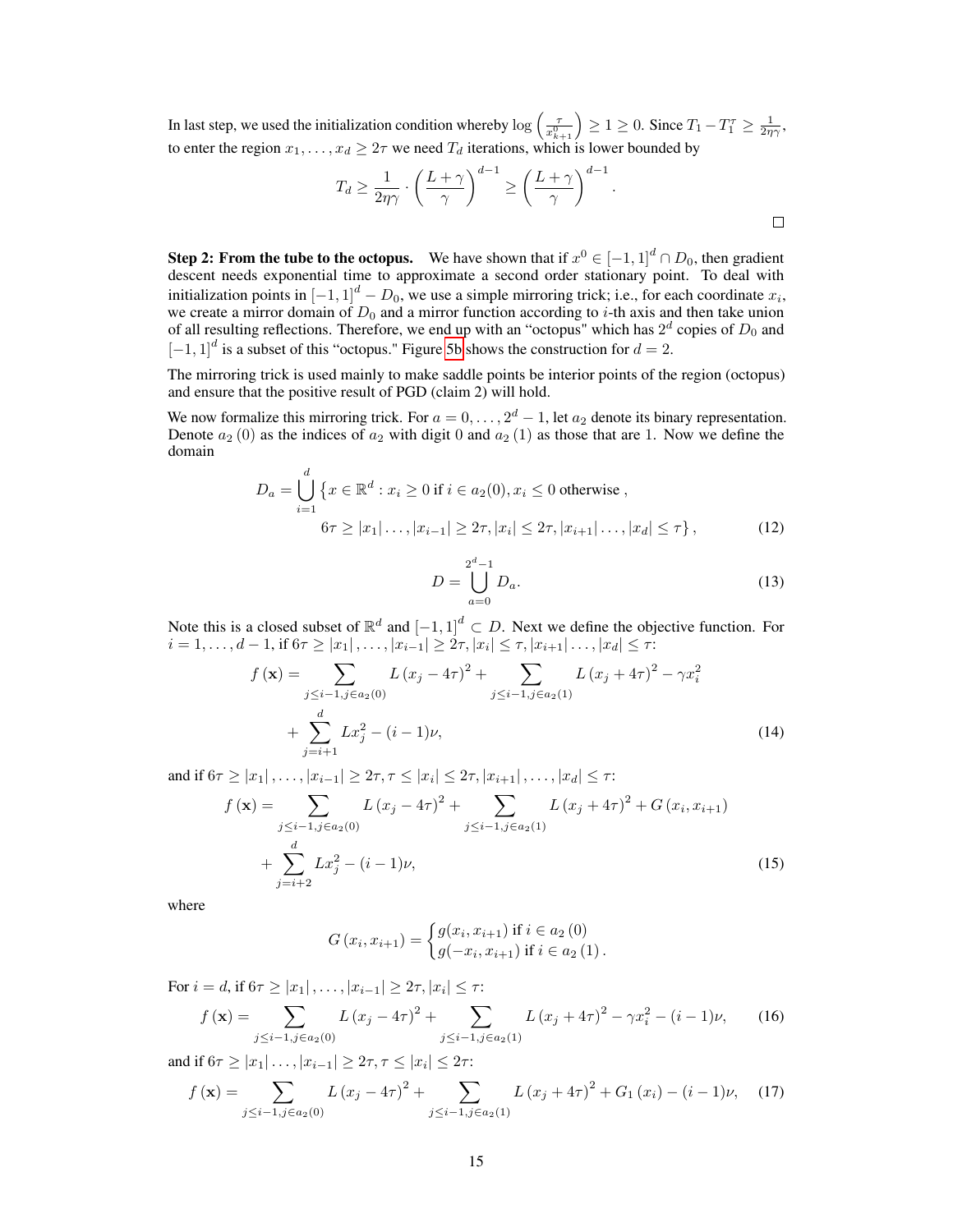where

$$
G_1(x_i) = \begin{cases} g_1(x_i) & \text{if } i \in a_2(0) \\ g_1(-x_i) & \text{if } i \in a_2(1) \end{cases}.
$$

Lastly, if  $6\tau \geq |x_1|, \ldots, |x_d| \geq 2\tau$ :

$$
f(\mathbf{x}) = \sum_{j \leq i-1, j \in a_2(0)} L(x_j - 4\tau)^2 + \sum_{j \leq i-1, j \in a_2(1)} L(x_j + 4\tau)^2 - d\nu.
$$
 (18)

Note that if a coordinate  $x_i$  satisfies  $|x_i| \leq \tau$ , the function defined in Eq. [\(14\)](#page-14-0) to [\(17\)](#page-14-4) is an even function (fix all  $x_j$  for  $j \neq i$ ,  $f(\ldots, x_i, \ldots) = f(\ldots, -x_i, \ldots)$ ) so f preserves the smoothness of  $f_0$ . By symmetry, mirroring the proof of Lemma [A.4](#page-12-2) for  $D_a$  for  $a = 1, \ldots, 2^d - 1$  we have the following lemma:

**Lemma A.5.** *Choosing*  $\tau = e$ , if  $\mathbf{x}^{(0)} \in [-1,1]^d$  then for gradient descent with  $\eta \leq \frac{1}{2L}$  and any  $T \leq \left(\frac{L+\gamma}{\gamma}\right)^{d-1}$ , we have  $x_d^{(T)} \leq 2\tau$ .

**Step 3: From the octopus to**  $\mathbb{R}^d$ **.** It remains to extend f from D to  $\mathbb{R}^d$ . Here we use the classical Whitney extension theorem (Theorem [B.3\)](#page-18-0) to obtain our final function  $F$ . Applying Theorem [B.3](#page-18-0) to f we have that there exists a function F defined on  $\mathbb{R}^d$  which agrees with f on D and the norms of its function values and derivatives of all orders are bounded by  $O$  (poly  $(d)$ ). Note that this extension may introduce new stationary points. However, as we have shown previously, GD never leaves  $D$  so we can safely ignore these new stationary points. We have now proved the negative result regarding gradient descent.

#### A.2 Proof for Claim 2 of Theorem [4.1](#page-5-1)

To show that PGD approximates a local minimum in polynomial time, we first apply Theorem [2.7](#page-3-3) which shows that PGD finds an  $\epsilon$ -second-order stationary point. Remark [A.2](#page-12-1) shows in D, every  $\epsilon$ -second-order stationary point is  $\epsilon$  close to a local minimum. Thus, it suffices to show iterates of PGD stay in D. We will prove the following two facts: 1) after adding noise, x is still in D, and 2) until the next time we add noise,  $x$  is in  $D$ .

For the first fact, using the choices of  $g_{\text{thres}}$  and r in [Jin et al.](#page-9-2) [\[2017\]](#page-9-2) we can pick  $\epsilon$  polynomially small enough so that  $g_{\text{thres}} \leq \frac{\gamma \tau}{10}$  and  $r \leq \frac{\tau}{20}$ , which ensures there is no noise added when there exists a coordinate  $x_i$  with  $\tau \leq x_i \leq 2\tau$ . Without loss of generality, suppose that in the region

$$
\{x_1, \ldots, x_{k-1} \ge 2\tau, 0 \le x_k, \ldots, x_d \le \tau\},\
$$

we have  $\|\nabla f(\mathbf{x})\|_2 \leq g_{\text{thres}} \leq \frac{\gamma\tau}{10}$ , which implies  $|x_j - 4\tau| \leq \frac{\tau}{20}$  for  $j = 1, \ldots, k-1$ , and  $x_j \leq \frac{\tau}{20}$ for  $j = k, \ldots, d$ . Therefore,  $|(x + \xi)_j - 4\tau| \leq \frac{\tau}{10}$  for  $j = 1, \ldots, k - 1$  and

$$
\left| \left( \mathbf{x} + \xi \right)_j \right| \le \frac{\tau}{10} \tag{19}
$$

for  $j = k, \ldots, d$ .

For the second fact suppose at the  $t'$ -th iteration we add noise. Now without loss of generality, suppose that after adding noise,  $\mathbf{x}^{(t')} \geq 0$ , and by the first fact  $\mathbf{x}^{t'}$  is in the region

$$
\left\{x_1,\ldots,x_{i-1}\geq 2\tau, 0\leq x_i\leq \ldots, x_d\leq \frac{\tau}{10}\right\}.
$$

Now we use the same argument as for proving GD stays in  $D$ . Suppose at  $t''$ -th iteration we add noise again. Then for  $t' < t < t''$ , we have that if  $x^{(t)}$  satisfies  $6\tau \ge x_1, \ldots x_{k-1} \ge 2\tau, \tau \ge x_k \ge$  $0, \tau \geq \overline{x}_{k+1}, \ldots, x_d \geq 0$ , then for  $1 \leq j \leq k$ ,

$$
x_j^{(t+1)} = (1 - \eta L) x_j^{(t)} - 4\eta L\tau \in [2\tau, 6\tau],
$$

for  $j = k$ ,

$$
x_j^{(t+1)} = (1 + 2\eta\gamma) x_j^{(t)} \in [0, 2\tau],
$$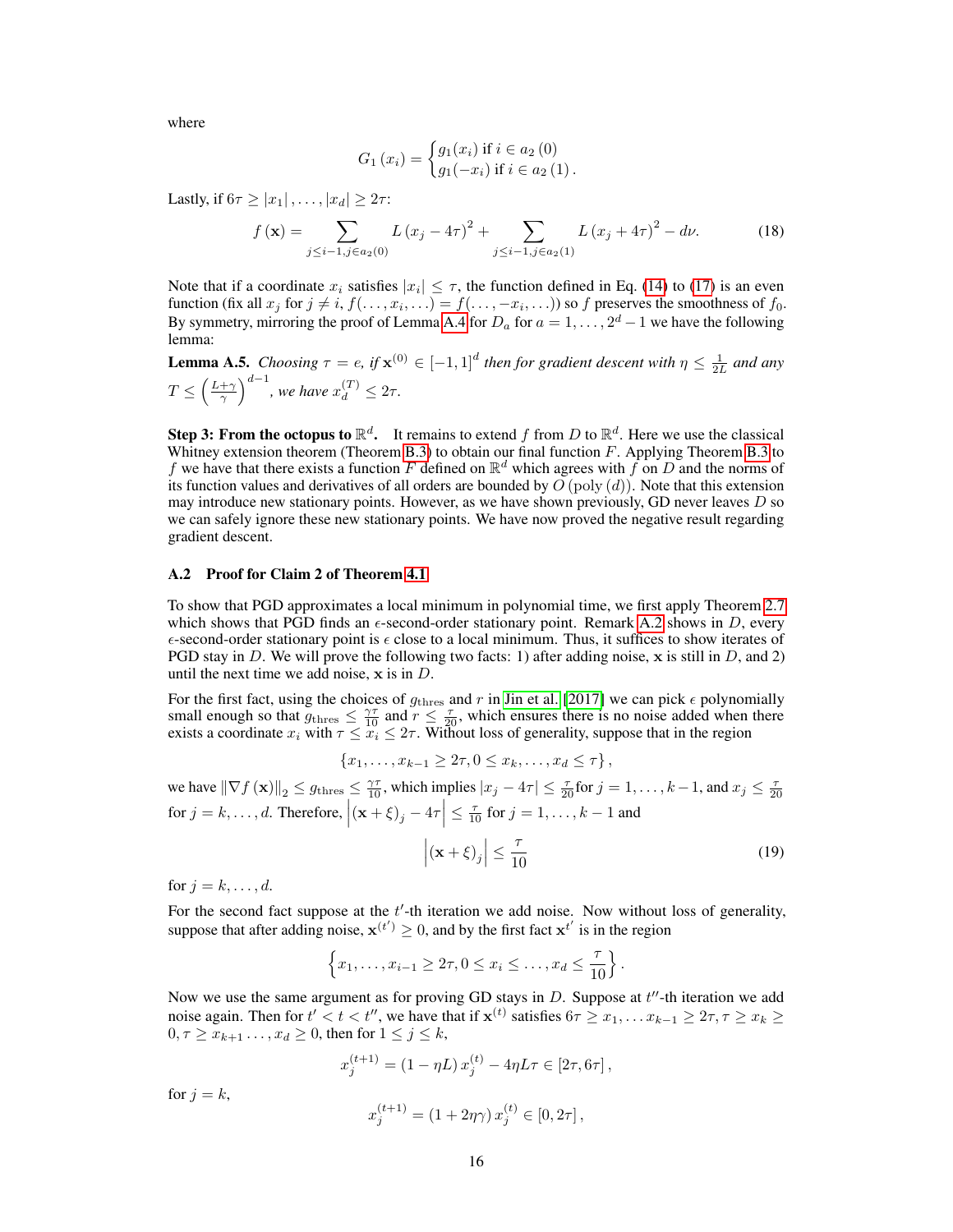and for  $j > k + 1$ 

$$
x_j^{(t+1)} = (1 - 2\eta L) x_j^{(t)} \in [0, \tau].
$$

Similarly, if  $x^{(t)}$  satisfies  $6\tau \ge x_1, \ldots x_{k-1} \ge 2\tau, 2\tau \ge x_k \ge \tau, \tau \ge x_{k+1}, \ldots, x_d \ge 0$ , the above arguments still hold for  $j \leq k - 1$  and  $j \geq k + 2$ . For  $j = k$ , note that

$$
x_j^{(t+1)} = x_j^{(t)} - \eta \frac{\partial g(x_j, x_{j+1})}{\partial x_j}
$$
  

$$
\leq x_j^{(t)} + 4\eta L\tau \leq 6\tau,
$$

where the first inequality we have used Lemma [B.2.](#page-17-0)

For  $j = k + 1$ , by the dynamics of gradient descent, at the  $(T_k - T_k^{\tau})$ -th iteration,  $x_{k+1}^{(T_k - T_k^{\tau})}$  $x_{k+1}^{(t')}$   $(1 - 2\eta L)^{T_k - T_k^{\tau} - t'}$ . Note that Lemma [B.2](#page-17-0) shows in the region

$$
\{x_1, \ldots, x_{k-1} \ge 2\tau, \tau \le x_k \le 2\tau, 0 \le x_{k+1}, \ldots, x_d \le \tau\},\
$$

we have

$$
\frac{\partial f(x)}{\partial x_{k+1}} \ge -2\gamma x_{k+1}.
$$

Putting this together we obtain the following upper bound, for  $t = T_k - T_k^{\tau} + 1, \ldots, T_k$ :

$$
x_{k+1}^{(t)} \leq x_{k+1}^{(t')} \left(1-2\eta L \right)^{(T_k-T_k^\tau-t')} \cdot \left(1+2\eta \gamma \right)^{t-(T_k-T_k^\tau)} \leq \tau,
$$

where the last inequality is because  $t - (T_k - T_k^{\tau}) \le T_k^{\tau} \le \frac{1}{2\eta\gamma}$ . This implies  $\mathbf{x}^{(t)}$  is in  $D_0$ . Our proof is complete.

## A.3 Proof for Corollary [4.3](#page-5-3)

Define  $g(\mathbf{x}) = f(\frac{\mathbf{x} - \mathbf{z}}{R})$  to be an affine transformation of  $f$ ,  $\nabla g(\mathbf{x}) = \frac{1}{R} \nabla f(\frac{\mathbf{x} - \mathbf{z}}{R})$ , and  $\nabla^2 g(\mathbf{x}) =$  $\frac{1}{R^2}\nabla^2 f(\frac{\mathbf{x}-\mathbf{z}}{R})$ . We see that  $\ell_g = \frac{\ell_f}{R^2}$ ,  $\rho_g = \frac{\rho_f}{R^3}$ , and  $B_g = B_f$ , which are  $poly(d)$ .

Define the mapping  $h(x) = \frac{\mathbf{x} - \mathbf{z}}{R}$ , and the auxiliary sequence  $\mathbf{y}_t = h(\mathbf{x}_t)$ . We see that

$$
\mathbf{x}^{(t+1)} = \mathbf{x}^{(t)} - \eta \nabla g(\mathbf{x}^{(t)})
$$

$$
h^{-1}(\mathbf{y}^{(t+1)}) = h^{-1}(\mathbf{y}^{(t)}) - \frac{\eta}{R} \nabla f(\mathbf{y}^{(t)})
$$

$$
\mathbf{y}^{(t+1)} = h(R\mathbf{y}^{(t)} + z - \frac{\eta}{R} \nabla f(\mathbf{y}^{(t)}))
$$

$$
= \mathbf{y}^{(t)} - \frac{\eta}{R^2} \nabla f(\mathbf{y}^{(t)}).
$$

Thus gradient descent with stepsize  $\eta$  on g is equivalent to gradient descent on f with stepsize  $\frac{\eta}{R^2}$ . The first conclusion follows from noting that with probability  $1 - \delta$ , the initial point  $\mathbf{x}^{(0)}$  lies in  $B_{\infty}(z, R)$ , and then applying Theorem [4.1.](#page-5-1) The second conclusion follows from applying Theorem [2.7](#page-3-3) in the same way as in the proof of Theorem [4.1.](#page-5-1)

#### <span id="page-16-0"></span>B Auxiliary Theorems

The following are basic facts from spline theory. See Equation (2.1) and (3.1) of [Dougherty et al.](#page-9-18) [\[1989\]](#page-9-18)

<span id="page-16-1"></span>**Theorem B.1.** *Given data points*  $y_0 < y_1$ *, function values*  $f(y_0)$ *,*  $f(y_1)$  *and derivatives*  $f'(y_0)$ *,*  $f'(y_1)$  with  $f'(y_0) < 0$  the cubic Hermite interpolant is defined by

$$
p(y) = c_0 + c_1 \delta_y + c_2 \delta_y^2 + c_3 \delta_y^3
$$

,

*where*

$$
c_0 = f(y_0), c_1 = f'(y_0)
$$

$$
c_2 = \frac{3S - f'(y_1) - 2f'(y_0)}{y_1 - y_0}
$$

$$
c_3 = -\frac{2S - f'(y_1) - f'(y_0)}{(y_1 - y_0)^2}
$$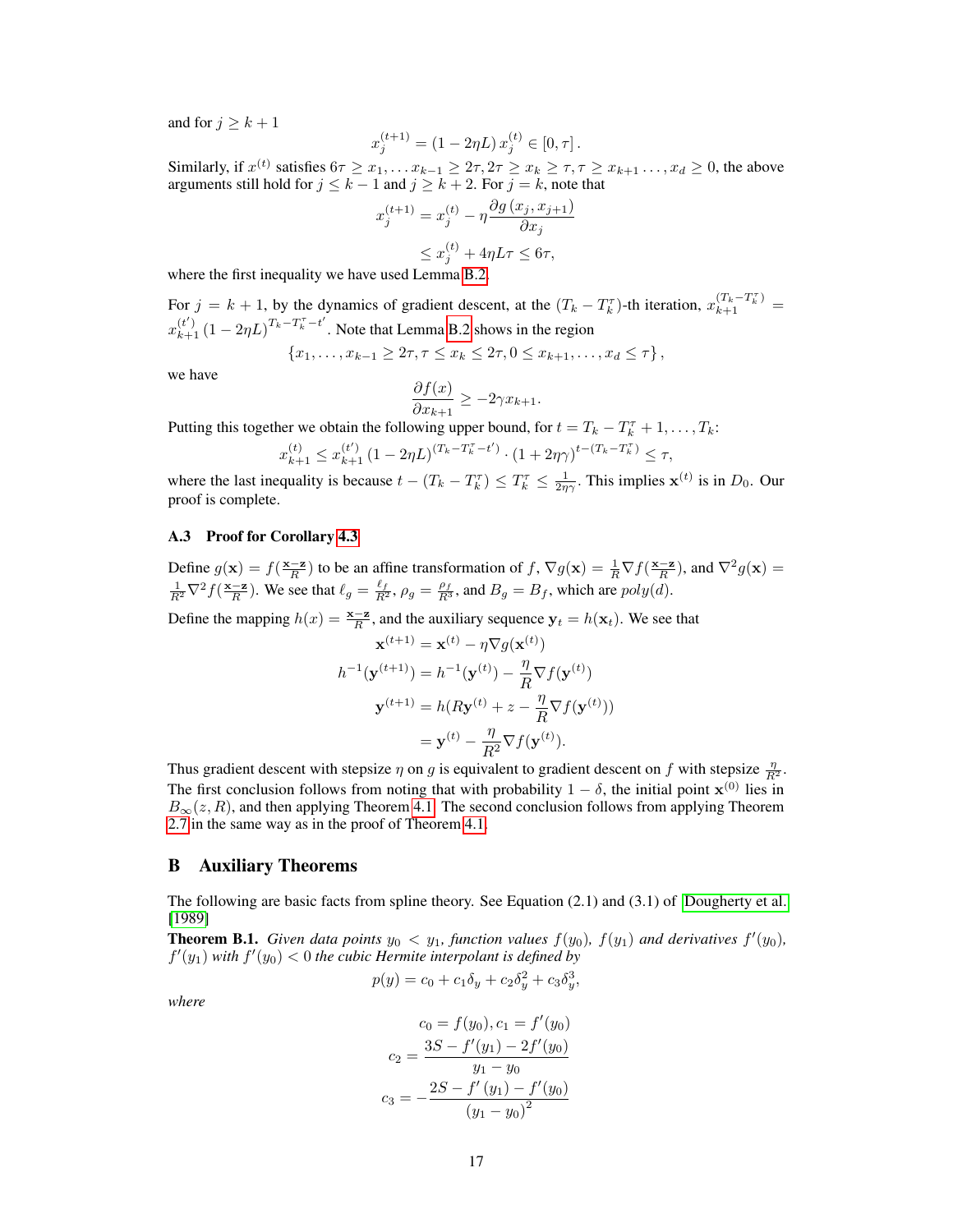*for*  $y \in [y_0, y_1]$ ,  $\delta_y = y - y_0$  *and slope*  $S = \frac{f(y_1) - f(y_0)}{y_1 - y_0}$ y1−y<sup>0</sup> *.* p(y)*satisfies* p(y0) = f(y0)*,* p(y1) = f(y1)*,*  $p'(y_0) = f'(y_0)$  and  $p'(y_1) = f'(y_1)$ . Further, for  $f(y_1) < f(y_0) < 0$ , if

$$
f'(y_1) \ge \frac{3(f(y_1) - f(y_0))}{y_1 - y_0}
$$

*then we have*  $f(y_1) \leq p(y) \leq f(y_0)$  *for*  $y \in [y_0, y_1]$ *.* 

We use these properties of splines to construct the bivariate function g and the univariate function  $g_1$ in Section [A.](#page-11-5) The next lemma studies the properties of the connection functions  $g(\cdot, \cdot)$  and  $g_1(\cdot)$ .

<span id="page-17-0"></span>**Lemma B.2.** Define  $g(x_i, x_{i+1}) = g_1(x_i) + g_2(x_i)x_{i+1}^2$ . There exist polynomial functions  $g_1, g_2$ *and*  $\nu = -g_1(2\tau) + 4L\tau^2$  *such that for any*  $i = 1, \cdots, d$ , *for*  $f_{i,1}$  *and*  $f_{i,2}$  *defined in Eq.* [\(6\)](#page-11-1)-[\(10\)](#page-11-4)*,*  $g(x_i, x_{i+1})$  ensures  $f_{i,2}$  satisfies, if  $x_i = \tau$ , then

$$
f_{i,2}(\mathbf{x}) = f_{i,1}(\mathbf{x}),
$$
  
\n
$$
\nabla f_{i,2}(\mathbf{x}) = \nabla f_{i,1}(\mathbf{x}),
$$
  
\n
$$
\nabla^2 f_{i,2}(\mathbf{x}) = \nabla^2 f_{i,1}(\mathbf{x}),
$$

*and if*  $x_i = 2\tau$  *then* 

$$
f_{i,2}(\mathbf{x}) = f_{i+1,1}(\mathbf{x}),
$$
  
\n
$$
\nabla f_{i,2}(\mathbf{x}) = \nabla f_{i+1,1}(\mathbf{x}),
$$
  
\n
$$
\nabla^2 f_{i,2}(\mathbf{x}) = \nabla^2 f_{i+1,1}(\mathbf{x}).
$$

*Further, g satisfies for*  $\tau \leq x_i \leq 2\tau$  *and*  $0 \leq x_{i+1} \leq \tau$ 

$$
-4L\tau \le \frac{\partial g(x_i, x_{i+1})}{\partial x_i} \le -2\gamma\tau
$$

$$
\frac{\partial g(x_i, x_{i+1})}{\partial x_{i+1}} \ge -2\gamma x_{i+1}.
$$

*and*  $g_1$  *satisfies for*  $\tau \leq x_i \leq 2\tau$ 

$$
-4L\tau \le \frac{\partial g_1(x_i)}{\partial x_i} \le -2\gamma\tau.
$$

*Proof.* Let us first construct  $g_1$ . Since we know for a given  $i \in [1, \ldots, d]$ , if  $x_i = \tau$ ,  $\frac{\partial f_{i,1}}{\partial x_i}$  $\frac{\partial J_{i,1}}{\partial x_i} = -2\gamma\tau,$  $\frac{\partial^2 f_{i,1}}{\partial x_i^2} = -2\gamma$  and if  $x_i = 2\tau$ ,  $\frac{\partial f_{i+1,1}}{\partial x_i}$  $\frac{f_{i+1,1}}{\partial x_i} = -4L\tau$  and  $\frac{\partial^2 f_{i+1,1}}{\partial x_i^2} = 2L$ . Note for  $L > \gamma$ ,  $0 > -2\gamma\tau > 0$  $-4L\tau$  and  $2L > \frac{-4L\tau - (-2\gamma\tau)}{2\tau - \tau}$ . Applying Theorem [B.1,](#page-16-1) we know there exists a cubic polynomial  $p(x_i)$  such that

$$
p(\tau) = -2\gamma\tau
$$
 and  $p(2\tau) = -4L\tau$   
\n $p'(\tau) = -2\gamma$  and  $p'(2\tau) = 2L$ ,

and  $p(x_i) \le -2\gamma\tau$  for  $\tau \le x_i \le 2\tau$ . Now define

$$
g_1(x_i) = \left(\int p\right)(x_i) - \left(\int p\right)(\tau) - \gamma \tau^2.
$$

where  $\int p$  is the anti-derivative. Note by this definition  $g_1$  satisfies the boundary condition at  $\tau$ . Lastly we choose  $\nu = -g_1(2\tau) + 4L\tau^2$ . It can be verified that this construction satisfies all the boundary conditions.

Now we consider  $x_{i+1}$ . Note when if  $x_i = \tau$ , the only term in f that involves  $x_{i+1}$  is  $Lx_{i+1}^2$  and when  $x_i = 2\tau$ , the only term in f that involves  $x_{i+1}$  is  $-\gamma x_{i+1}^2$ . Therefore we can construct  $g_2$ directly:

$$
g_2(x_i) = -\gamma - \frac{10(L+\gamma)(x_i - 2\tau)^3}{\tau^3} - \frac{15(L+\gamma)(x_i - 2\tau)^4}{\tau^4} - \frac{6(L+\gamma)(x_i - 2\tau)^5}{\tau^5}.
$$